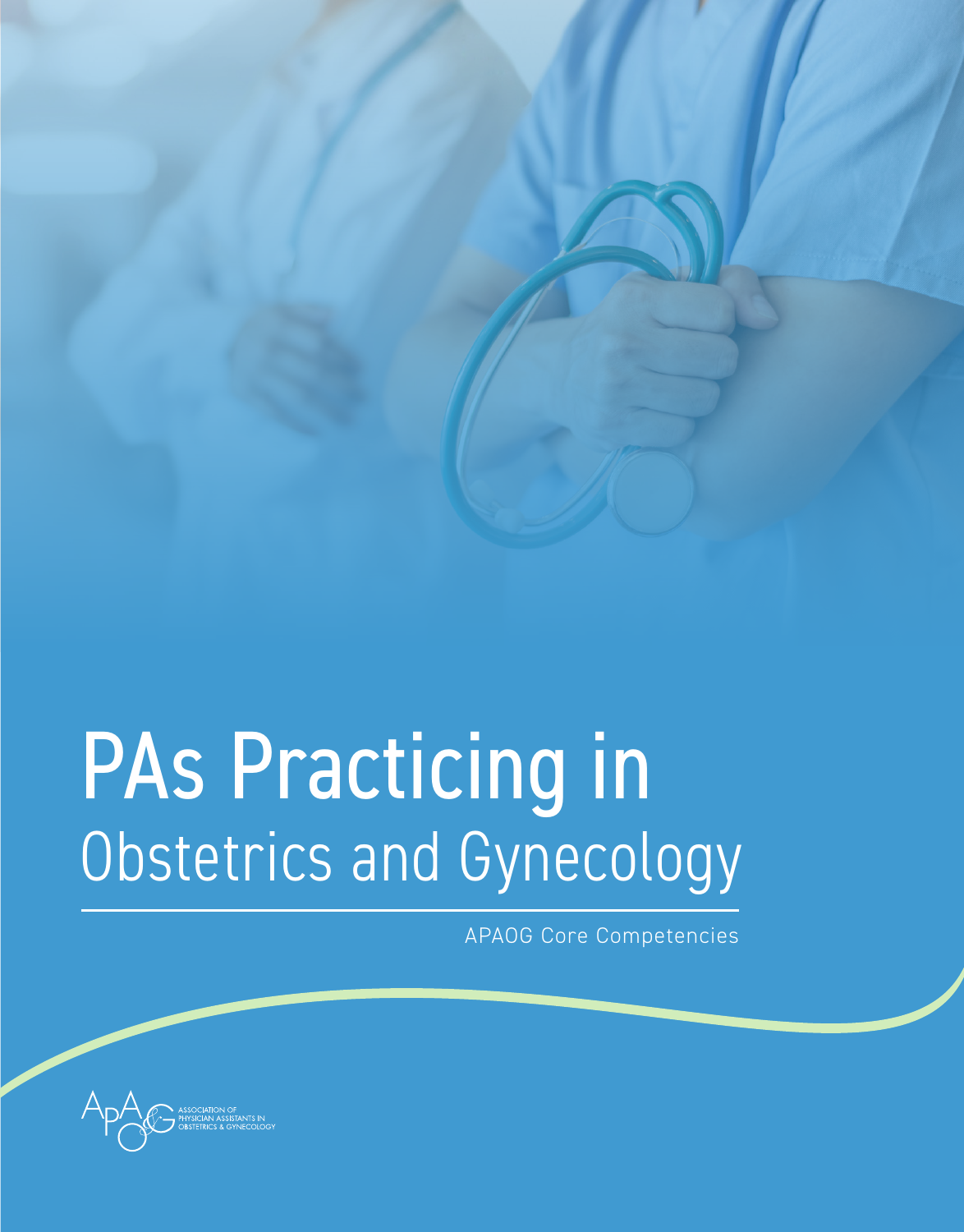Obstetrics and Gynecology is a robust discipline for women's health. It combines the medical, surgical, and preventative care throughout the lifespan. This discipline requires study in anatomy, reproductive physiology, pathology, genetics, and pharmacology as well as a comprehensive understanding of the physical, social, emotional, and cultural aspects of healthcare. PAs are proficiently educated in these facets of care with the mandatory component of didactic and clinical obstetrics and gynecology. We propose that PAs are competent in providing care to women through the lifespan including, but not limited to, performing vaginal deliveries. Collaboration and teamwork are central tenets of our profession, and we will continue to collaborate with our physician colleagues.

### Table of Contents

- 1 Physician Associate (PA) Competencies
- 4 Guidelines for Ethical Conduct for the PA Profession
- 5 The Core Competencies for PA Practice in Obstetrics and Gynecology
- 6 Fundamentals of PA Training in OBGYN in the Medical Model of Care
- 9 Antepartum Care
- 12 Antenatal Complications
- 13 Intrapartum Care
- 14 Newborn Care
- 14 Postpartum Care
- 15 Benign Basic Gynecology
- Gynecology Oncology and Breast Oncology 16
- Periodic Health Assessment 17
- Focused Areas in Gynecologic Care 19
- Optimizing Perioperative Outcomes 23
- Preoperative Considerations 23
- Intraoperative Care 24
- Postoperative Care 24
- Management of Complications 25
- Critical Care 25
- Procedures 26

#### **Core Competencies for Physician Associate Practice**

*General PA competencies are defined by a collaborative effort by our four leading organizations (AAPA, ARC-PA, PAEA, and NCCPA) and is entitled Competencies for the Physician Associate Profession which was originally adopted in 2005 and revised in 2012.*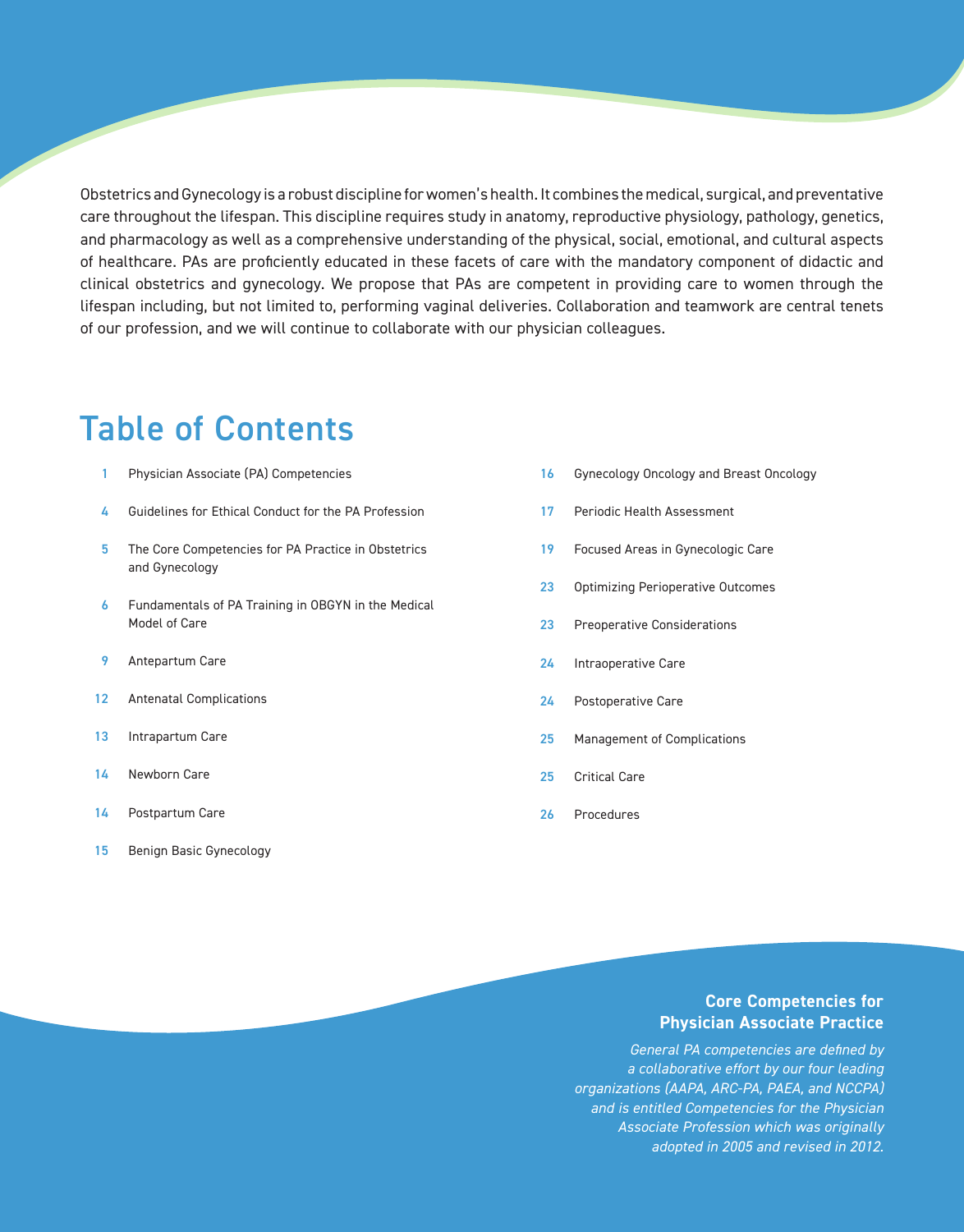### Physician Associate (PA) Competencies

# **INTERPERSONAL AND COMMUNICATION SKILLS A**

- 1. Obtain and provide information using effective listening, nonverbal, explanatory, questioning, and writing skills.
- 2. Describe the process of informed health care decision making, including required components of an informed consent discussion.
- 3. Develop skills to effectively communicate with patients via telehealth platforms.
- 4. Work with health care professionals in multidisciplinary teams.
	- a. Provide effective and professional consultation to physicians and health care professionals.
	- b. Communicate effectively with others as a member or leader of a health care team.
	- c. Facilitate the learning process for students and other health care professionals.
	- d. Develop awareness of the roles of other health care professionals and their effect on patient care, the health care organization, and society.
	- e. Recognize the value of input from all members of the health care team and methods to facilitate communication among team members.
- 5. Communicate effectively with patients and family members about the following scenarios:
	- a. Unexpected outcomes including fetal demise and stillbirth
	- b. Crisis situations including substance abuse and intimate partner violence
	- c. Disclosure of adverse outcomes and medical error
	- d. Disclosure of life-threatening illness

# **PROFESSIONALISM**

- 1. Demonstrate compassionate and respectful behavior when interacting with patients, families, and professional colleagues, taking the following characteristics into consideration: **B**
	- a. Culture
	- b. Race/ethnicity
	- c. Age
	- d. Gender identity and sexual orientation
	- e. Socioeconomic status
	- f. Beliefs and political affiliation
	- g. Disabilities
	- h. Other vulnerable/underserved populations or circumstances associated with barriers to care (e.g., incarceration, homelessness, recent immigration, mental/behavioral health disorders, substance use disorder)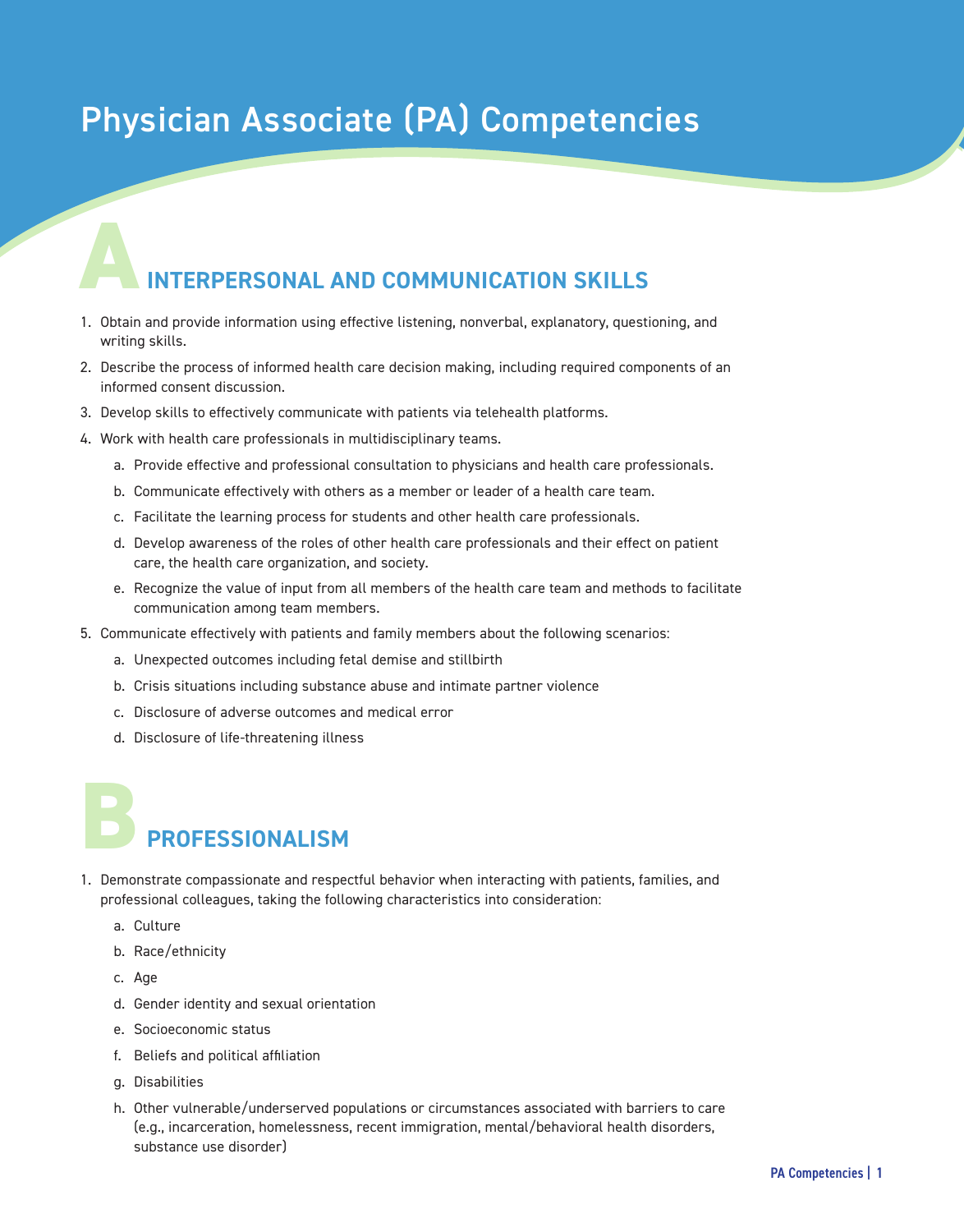- 2. Develop awareness of implicit biases that may affect patient care.
- 3. Demonstrate respect, compassion, integrity, and responsiveness to the needs of patients and society that supersedes self-interest.
- 4. Describe and apply the basic principles of medical ethics, including autonomy, beneficence, justice, and nonmaleficence, taking into account the following considerations:
	- a. Balancing accountability to patients, society, and the profession
	- b. Uncompromised honesty
	- c. Making decisions about the provision or withholding of clinical care
	- d. Fair allocation of limited medical resources
	- e. The role of a patient's age and mental capacity in ethical decision making
	- f. Ethical implications of commonly used obstetric and gynecologic technologies
	- g. Managing conflicting ethical obligations in complex patient care situations
- 5. Maintain a good work ethic (e.g., positive attitude and high level of initiative).
	- a. Develop and maintain habits of punctuality and efficiency.
	- b. Demonstrate receptiveness to instruction and feedback.
	- c. Develop skills for providing constructive feedback.
- 6. Describe and manage common stressors in the health care environment that affect physician wellbeing and patient care, including the following:
	- a. Factors contributing to physician burnout (e.g., prolonged work hours, electronic medical records, work compression, abuse by patients)
	- b. The relationship between physician burnout and poor-quality patient care
	- c. Warning signs of excessive fatigue, stress, burnout, or substance abuse
	- d. Appropriate and timely interventions to prevent harm to self or others
	- e. Effective preventive stress-reduction activities

# **PRACTICE-BASED LEARNING AND IMPROVEMENT C**

- 1. Understand that patient safety is always the first concern.
- 2. Participate in departmental and institutional quality improvement activities and patient safety initiatives.
	- a. Describe the process of quality assessment and improvement.
	- b. Demonstrate an ability to collaborate with other medical personnel to correct system problems and improve patient care.
- 3. Demonstrate understanding of institutional disclosure processes and participate in disclosure and discussion of adverse events with patients.
- 4. Use scientific evidence and methods to investigate, evaluate, and improve patient care practices.
	- a. Identify areas for personal and practice improvement; implement strategies to enhance knowledge, skills, attitudes, and processes of care as well as make a commitment to lifelong learning.
	- b. Analyze and evaluate personal practice experience and implement strategies to continually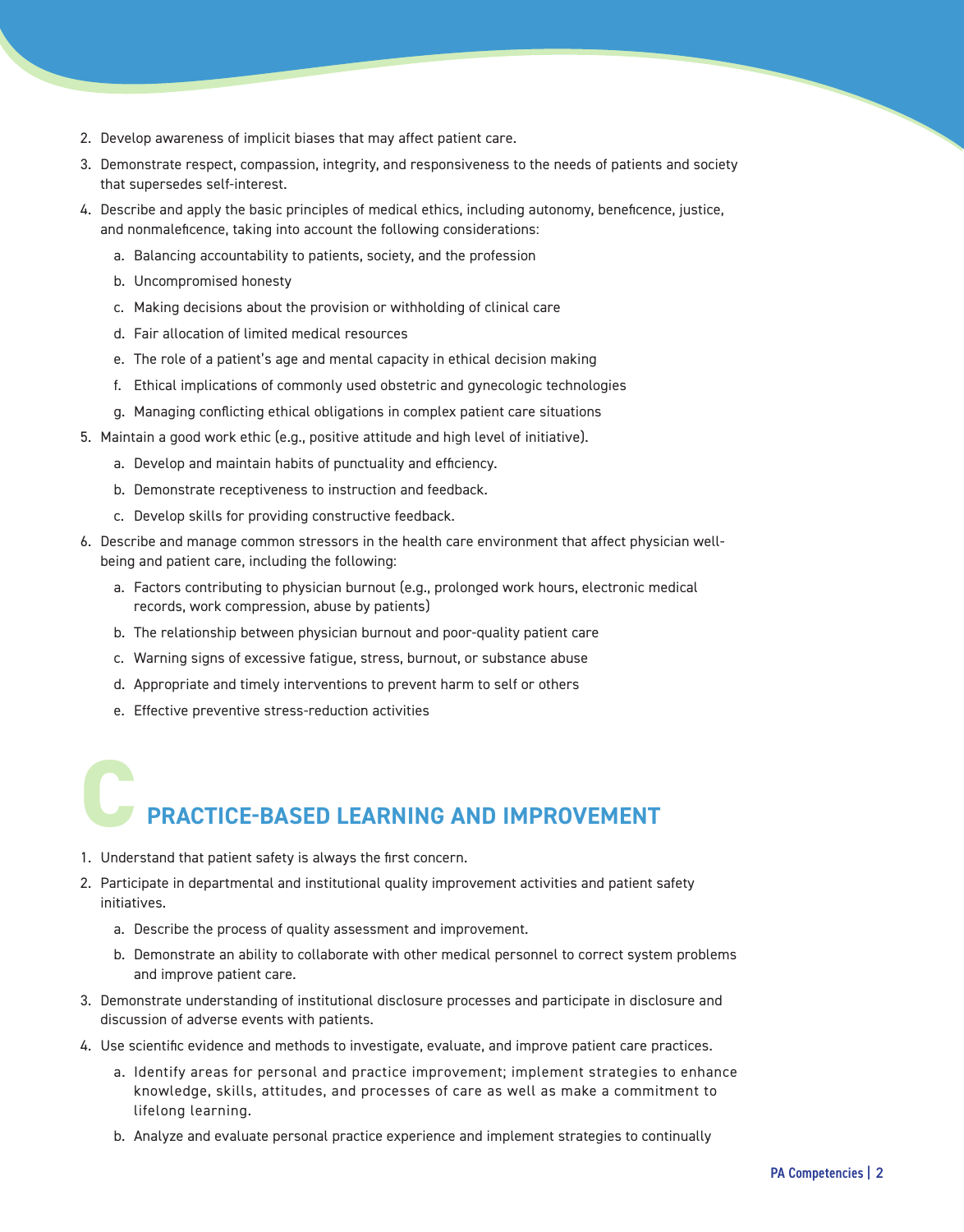improve the quality of patient care provided using a systematic methodology.

- c. Locate, appraise, and assimilate evidence from scientific studies related to patients' health problems.
- d. Obtain and use information about the unique needs and characteristics of local and regional patient populations.
- e. Apply knowledge of study designs and statistical methods to the appraisal of clinical studies and other information on diagnostic and therapeutic effectiveness.
- f. Use information technology to manage information, access online medical information, and support personal education.
- g. Facilitate the learning process for students and other health care professionals.

# **SYSTEM-BASED PRACTICE D**

- 1. Use information technology to support patient care.
	- a. Maintain comprehensive and accurate medical records.
	- b. Understand and use telehealth modalities to enhance regular patient care and assist in increasing access for patients.
	- c. Describe current standards for the protection of health-related patient information.
	- d. Use online resources.
- 2. Understand the need for a commitment to excellence and ongoing professional development, including the following:
	- a. Maintain medical licensure, board certification, credentialing, hospital staff privileges, and liability insurance
- 3. Analyze personal practice patterns and outcomes, identify areas for improvement, and implement strategies to enhance knowledge, skills, attitudes, and processes of care. Describe the process of shared health care decision making, including the following:
	- a. Understand and counsel patients and families about the role of advance directives, living wills, and durable powers of attorney for health care
	- b. Describe the appropriate indications and the medical, ethical, and legal implications for "do not resuscitate" orders
	- c. Describe and counsel families about surrogate decision making for incapacitated patients, including who can and should act as a health care proxy
	- d. Elicit information about patients' personal values and preferences for end-of-life treatment
	- e. Describe the legal, ethical, and emotional issues surrounding withholding and withdrawing medical therapies
- 4. Practice cost-effective health care and resource allocation while optimizing quality of care.
	- a. Describe different types of medical practice and delivery systems, emphasizing high-value care.
	- b. Describe common methods of health care financing.
	- c. Understand the documentation necessary for quality patient care, billing, and coding.
- 5. Advocate for the patient, women's health, and the field of obstetrics and gynecology.
	- a. Describe how educational, socioeconomic, and political factors affect social determinants of health.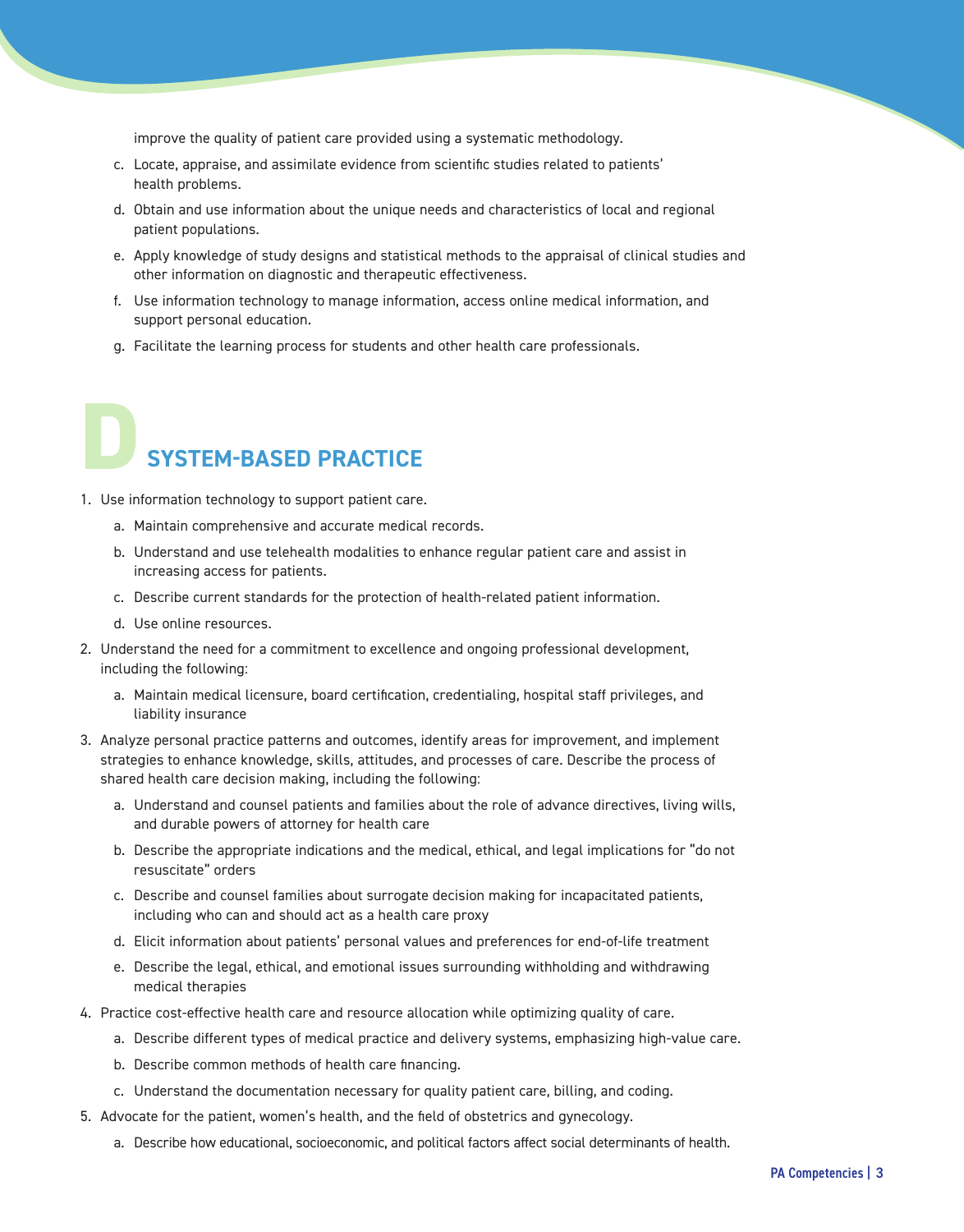- b. Explain the factors that can lead to health care disparities, including race/ ethnicity, age, gender identity, sexual orientation, disability, geographic location, socioeconomic circumstances, health literacy, language barriers, and mental/behavioral health disorders.
- c. Suggest potential ways to mitigate or solve barriers to care and inequities in health care.
- d. Describe structural racism and explicit biases that can affect health care outcomes.
- e. Describe the role of the women's health care professional in advocating for patient populations and individual patients, particularly underserved and vulnerable women.
- 6. Understand risk management and professional liability
	- a. List the major types of liability insurance.
	- b. Describe the most common reasons for professional liability claims.
	- c. Understand risk-reduction strategies.

# **MEDICAL KNOWLEDGE E**

- 1. Locate, appraise, and assimilate evidence from scientific studies and appropriately apply to patient care.
- 2. Describe the difference between screening and diagnostic tests.

### Guidelines for Ethical Conduct for the PA Profession

Additionally, PA practice is guided by Guidelines for Ethical Conduct for the PA Profession (reaffirmed 2013). In this document, the Values of the PA Profession include:

- PAs hold as their primary responsibility the health, safety, welfare, and dignity of all human beings.
- PAs uphold the tenets of patient autonomy, beneficence, nonmaleficence, and justice.
- PAs recognize and promote the value of diversity.
- PAs do not discriminate; PAs treat equally all persons who seek their care.
- PAs hold in confidence the patient-specific information shared in the course of practicing medicine.
- PAs actively seek to expand their knowledge and skills, keeping abreast of advances in medicine. PAs assess their personal capabilities and limitations, striving always to improve their practice of medicine.
- PAs work with other members of the healthcare team to provide compassionate and effective care of patients.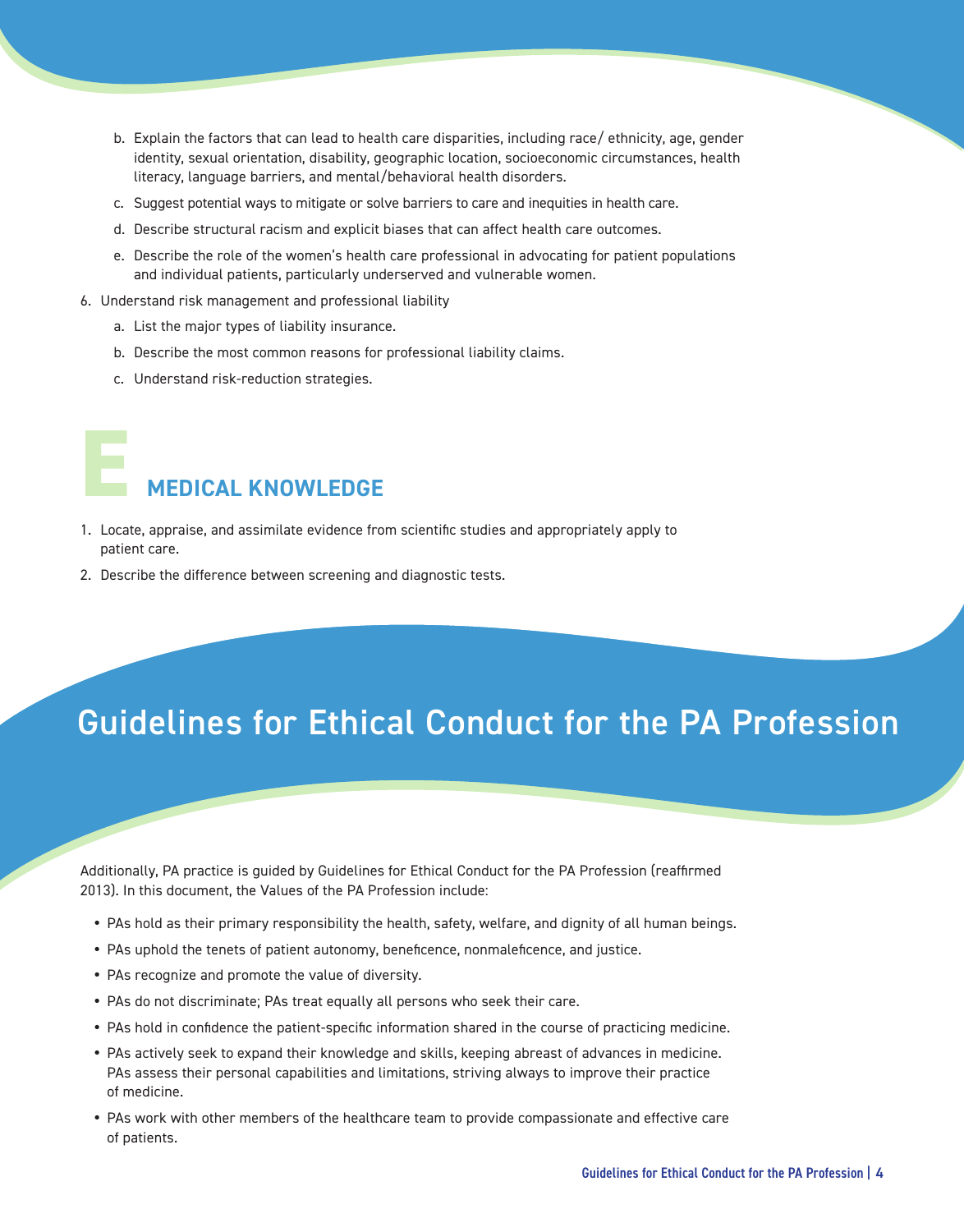- PAs use their knowledge and experience to contribute to a healthy community and the improvement of public health.
- PAs respect their professional relationship with all members of the healthcare team.
- PAs share and expand clinical and professional knowledge with PAs and PA students.

AAPA defines PAs as healthcare professionals licensed or, in the case of those employed by the Federal Government, credentialed to practice medicine. PAs provide medical and surgical services as a member of the healthcare team, based on their education, training, and experience. PAs exercise independent medical decision making within their scope of practice (HP-3100.3.1). Further, HP-3800.1.1 states that "PAs are responsible for the delivery of cost-effective, accessible, quality healthcare, that is safe effective, patient-centered, timely, efficient, and equitable. Patient care is ensured to be evidence-based, coordinated, integrated, and interdisciplinary. PAs are also active participants and leaders in promoting patient safety, as well as evaluating and improving the quality of care for patients."

APAOG is in support of AAPA Policy on Optimal Team Practice (OTP) which occurs when healthcare professionals work together to provide quality care without burdensome administrative constraints. The key tenets of OTP declared in AAPA Policy are eliminating legal tethers to other healthcare professionals in order for a PA to practice to the full extent of their education, training, and experience and creating PA Practice Boards.

APAOG is also in support of HX-4200.1.10, AAPA policy entitled "Disparities in Maternal Morbidity and Mortality," explicitly identifies the racial and ethnic disparities in the maternal mortality crisis and supports solutions for maternity care issues including reduction of barriers to practice for PAs in obstetrics.

### The Core Competencies for PA Practice in Obstetrics and Gynecology

The knowledge, skills, and abilities expected of new graduates is certified by the National Commission on Certification of PAs (NCCPA).

PAs have mandatory training in Obstetrics and Gynecology including a robust didactic curriculum and six weeks of supervised clinical practice experience, which includes prenatal care, gynecological care, labor and delivery management, and surgical training. Additionally, knowledge of anatomy, physiology, pathophysiology, genetics, pharmacology, social determinants of health, and clinical medicine prepare PAs for quality clinical care. Combined with general medical and surgical training, a primary care focus, and specialty experience, PAs are an asset to Obstetrics and Gynecology patients. This includes patients of diverse backgrounds, orientations, and ages.

#### **FUNDAMENTALS OF OBGYN PA PRACTICE INCLUDE:**

- Elicit a history and perform a physical exam that informs the diagnosis
- Develop differential diagnoses relevant to the patient's presentation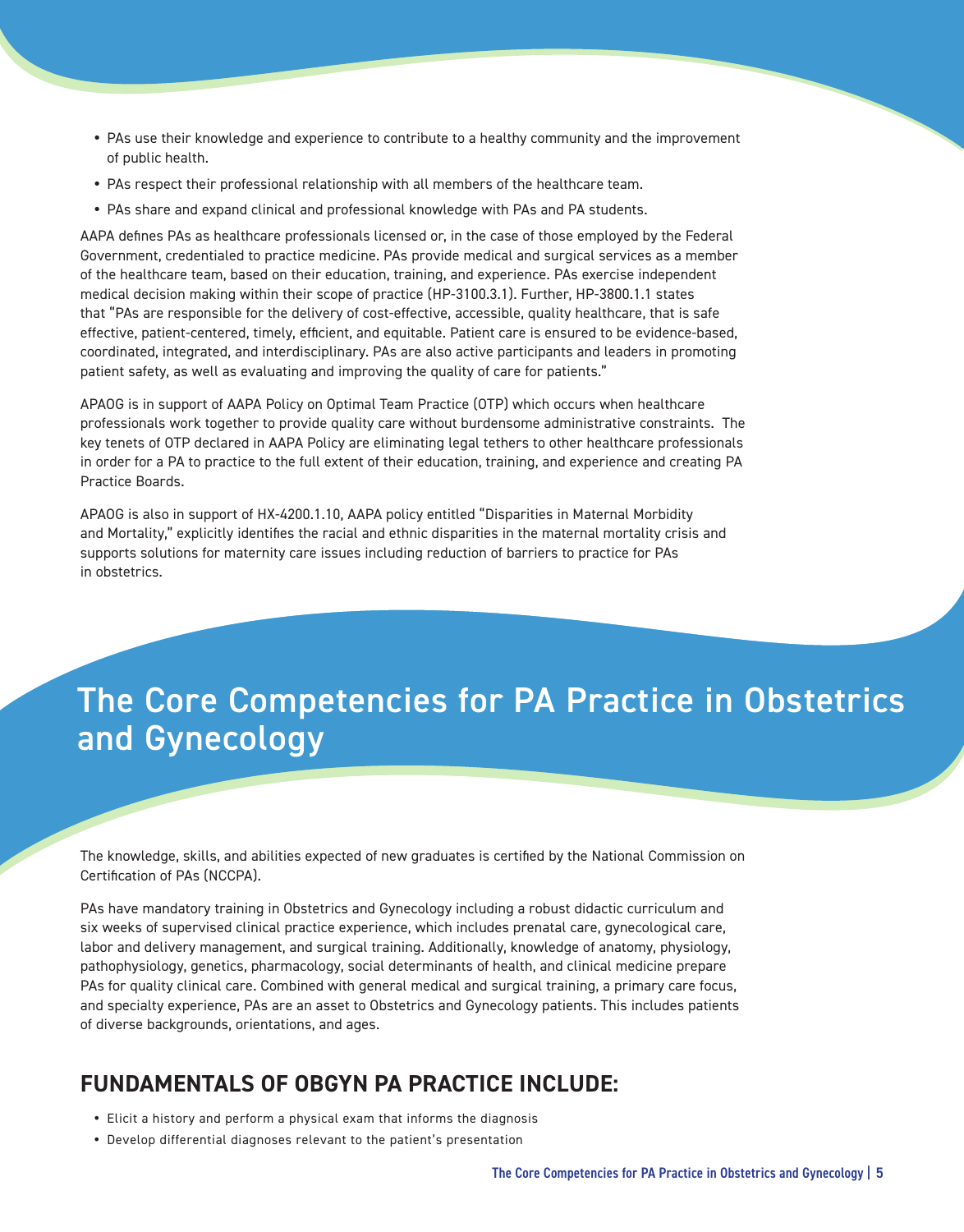- Select appropriate studies based on the differential diagnosis
- Develop an initial management plan for common obstetric presentations
- Recognize and discuss the importance of the triaging and timing of a therapy
- Communicate with empathy, respect, and compassion that facilitates patient trust and autonomy
- Mitigate physical barriers to communication to optimize patient comfort, dignity, privacy, engagement, and safety
- Identify, verify, and validate nonverbal cues on the part of patients and their families
- Conduct a focused and efficient patient interview, managing the flow of the encounter while being attentive to the patient's cues and responses
- Organize information in appropriate sections within the medical record
- y Synthesize and organize clinical information for clear and succinct presentation
- Discuss with the patient and family any plan for involving other health care professionals, including other physicians, in the patient's care
- Respond to requests and feedback in a respectful and timely manner
- Show respect for the diversity of perspectives and expertise among health care professionals
- Counsel patients regarding the age-appropriate use of vaccinations.
- Understand universal screening for substance use disorder.
	- Know appropriate screening tools.
	- Initiate therapy with consultation as necessary
- Provide trauma-informed care (i.e., recognize, initiate management and appropriate counseling or referral for the following):
	- Abuse (e.g., sexual, physical, elder, and psychologic)
	- Violence (e.g., intimate partner, workplace, and environmental)
	- Substance use
	- Psychosocial concerns
	- Human trafficking
	- Gender dysphoria
	- Post-traumatic stress disorder (PTSD)

### Fundamentals of PA training in OBGYN in the Medical Model of Care

#### **ABASIC SCIENCE**

- 1. Physiology of the normal menstrual cycle, including the following:
	- a. Changes at puberty
	- b. Changes during perimenopause
	- c. Timing of fertilization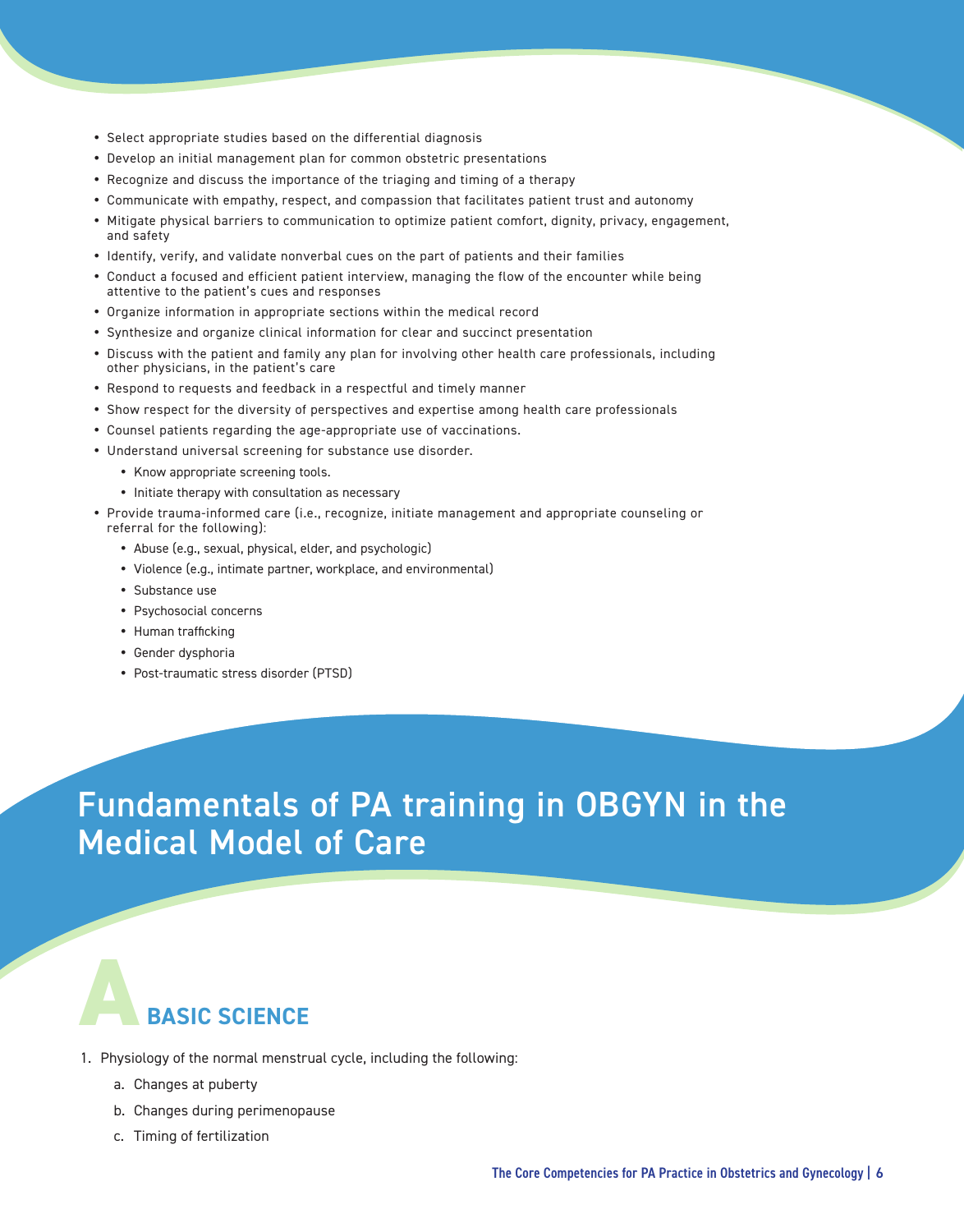- 2. Patterns of inheritance.
	- a. Mendelian modes (eg, autosomal dominant, autosomal recessive, X-linked)
	- b. Non-Mendelian modes (eg, mitochondrial, imprinting, polygenic)
- 3. Anatomy of the abdomen and pelvis.
	- a. Anterior and posterior abdominal wall
	- b. Pelvic floor
	- c. Retroperitoneal space
	- d. Para-aortic space
	- e. External genitalia
	- f. Pelvic organs
	- g. Vascular supply and innervation
- 4. Breast diseases and breast surgery
	- a. Basic anatomy, physiology, and embryology of the breast (B1.01b-d; B2.02a-b).
	- b. Evaluation and initial management of fibroadenoma, fibrocystic disease, and breast cancer, nipple discharge, breast pain, mastitis, and breast abscess.
	- c. Describe the clinical presentation, diagnostic testing, and treatment of breast pain conditions.
- 5. Embryology of the pelvis and pelvic organs.
	- a. Describe normal development.
	- b. Describe abnormal development, including the following:
		- Ambiguous genitalia
		- Müllerian agenesis
		- Vaginal/uterine septum
	- c. Gametogenesis.
- 6. General principles of drug delivery, distribution, metabolism, and excretion.
- 7. Mechanism of action of the following classes of medications:
	- a. Contraceptives
	- b. Prostaglandin inhibitors
	- c. Antiestrogens and antiprogestins
	- d. Analgesics, including opioids
- 8. Physiology of wound healing.
- 9. Microbiologic principles, diagnosis, and treatment of gynecologic infectious diseases.
	- a. Describe the normal bacteriologic flora of the lower genital tract.
	- b. Describe the epidemiologic principles involved in the spread of infectious diseases in the following populations:
		- Patients
		- Sexual partners
		- Health care professionals
	- c. Describe the immunologic response to infection.
	- d. List common gynecologic pathogens and appropriate therapies (bacterial, viral, parasitic, and fungal).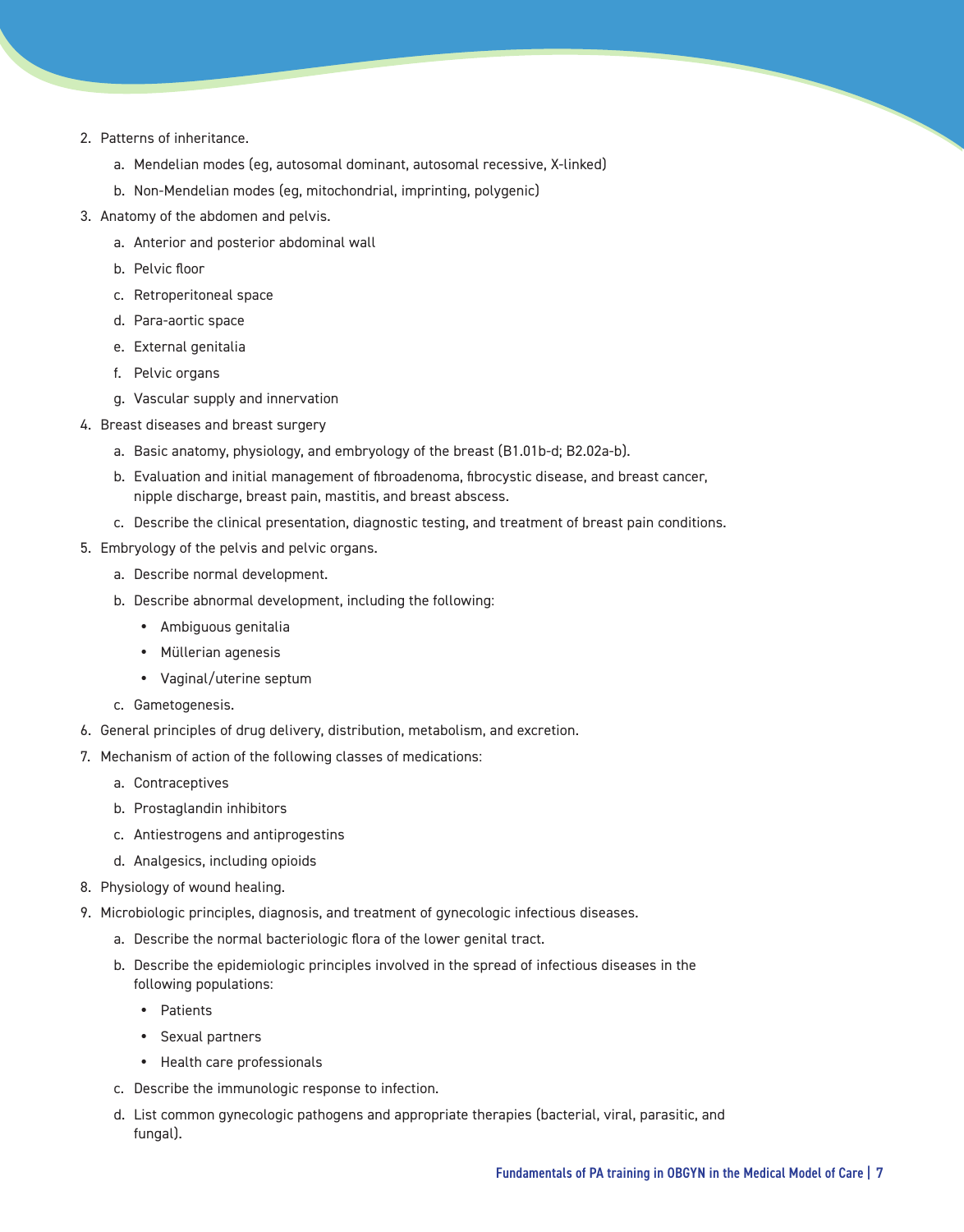# **BBASIC OBSTETRICS**

- 1. Major physiologic changes and symptoms in a pregnant patient. Interpret common diagnostic tests in each organ system in the context of normal physiologic changes of pregnancy.
	- a. Nutritional needs/vitamin supplements (e.g., folic acid, iron supplements)
	- b. Immune system/immunizations
	- c. Cardiovascular system
	- d. Pulmonary system
	- e. Hematologic system
	- f. Renal system
- 2. Musculoskeletal, neurologic, and vascular changes to the pelvis, vulva, and breast.
	- a. Antepartum
	- b. Intrapartum
	- c. Postpartum
- 3. Embryologic and fetal development from fertilization until term.
	- a. Morphology and anatomy
	- b. Immunology
	- c. Fetal organogenesis
	- d. Placentation and zygosity of multiple gestations
- 4. Pharmacokinetics in pregnancy.
	- a. Drug metabolism in pregnancy
	- b. Placental drug and nutrient transfer
- 5. Principles of teratology.
- 6. Fetal risk associated with exposure to the following:
	- a. Antimicrobial agents (eg antibiotics, antivirals, antifungals)
	- b. Exogenous hormones
	- c. Anesthetic agents
	- d. Radiation (e.g., X-ray) and radioactive imaging
	- e. Recreational drugs and tobacco
	- f. Nonprescription medications and supplements
	- g. Environmental toxins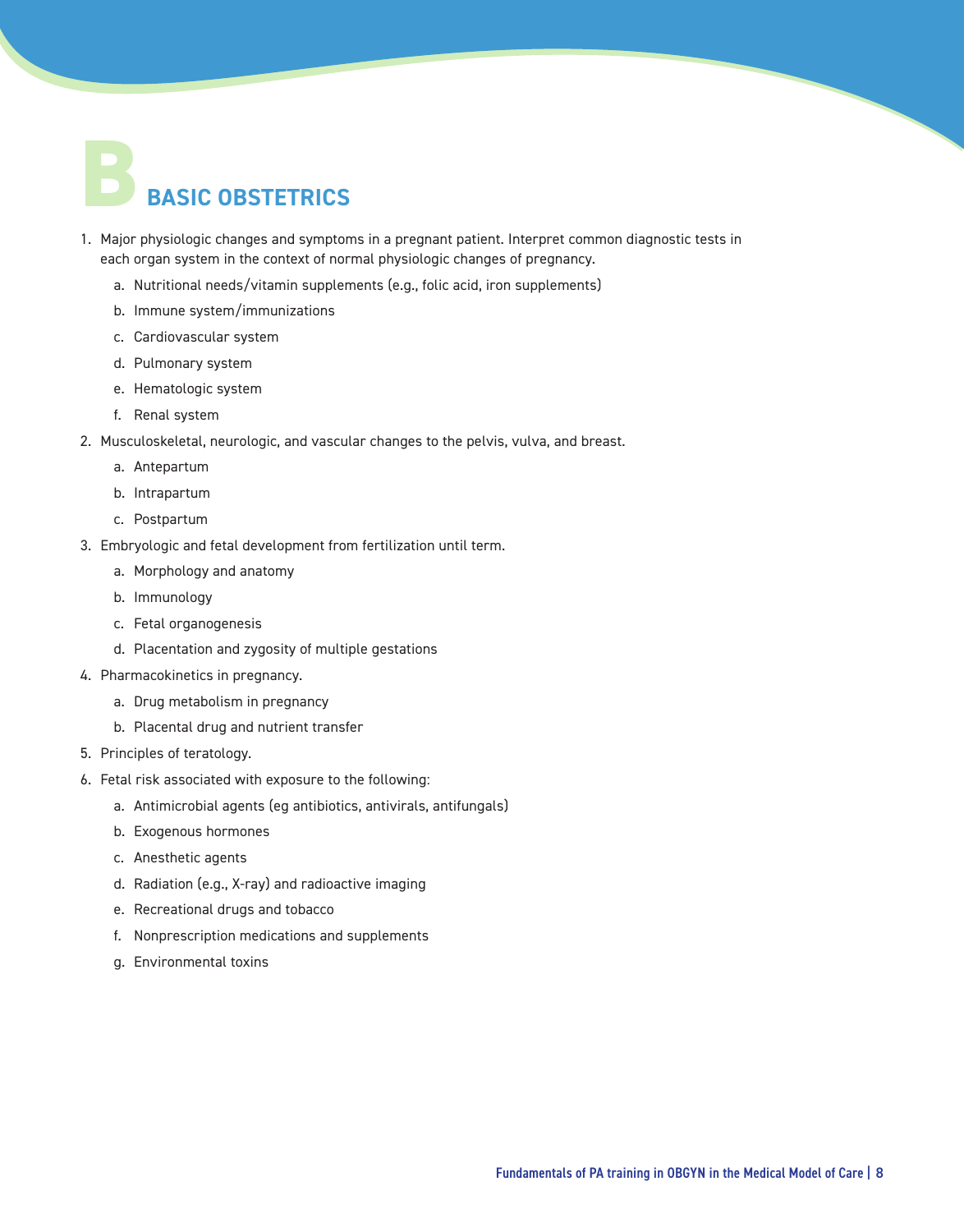### Antepartum Care

# **HISTORY AND PHYSICAL EXAMINATION DURING PREGNANCY A**

- 1. Identify risk factors for pregnancy complications (e.g., previous cesarean, obesity, diabetes, socioeconomic barriers to care).
- 2. Establish gestational age.

# **PERFORM ULTRASONOGRAPHY B**

- 1. Assess fetal number, lie, presentation, viability, and placental location.
- 2. Assess fetal biometry.
- 3. Assess cervical length.
- 4. Perform and interpret a biophysical profile (BPP).
- 5. Describe indications for assessment with Doppler ultrasonography (e.g., umbilical artery [UA] and middle cerebral artery [MCA]).

# **COUNSEL PATIENTS ABOUT GENETICS C**

- 1. Solicit a family pedigree.
- 2. Describe and perform prepregnancy counseling and testing.
- 3. Describe and perform antepartum genetic testing and counseling.
- 4. Perform prenatal genetic screening.
- 5. Refer for diagnostic testing.

# **COUNSEL THE PREGNANT PATIENT ON THE FOLLOWING: D**

- 1. Lifestyle modifications
	- a. Recommended weight gain based on prepregnancy body mass index
	- b. Nutrition
	- c. Exercise
	- d. Sexual health
	- e. Substance use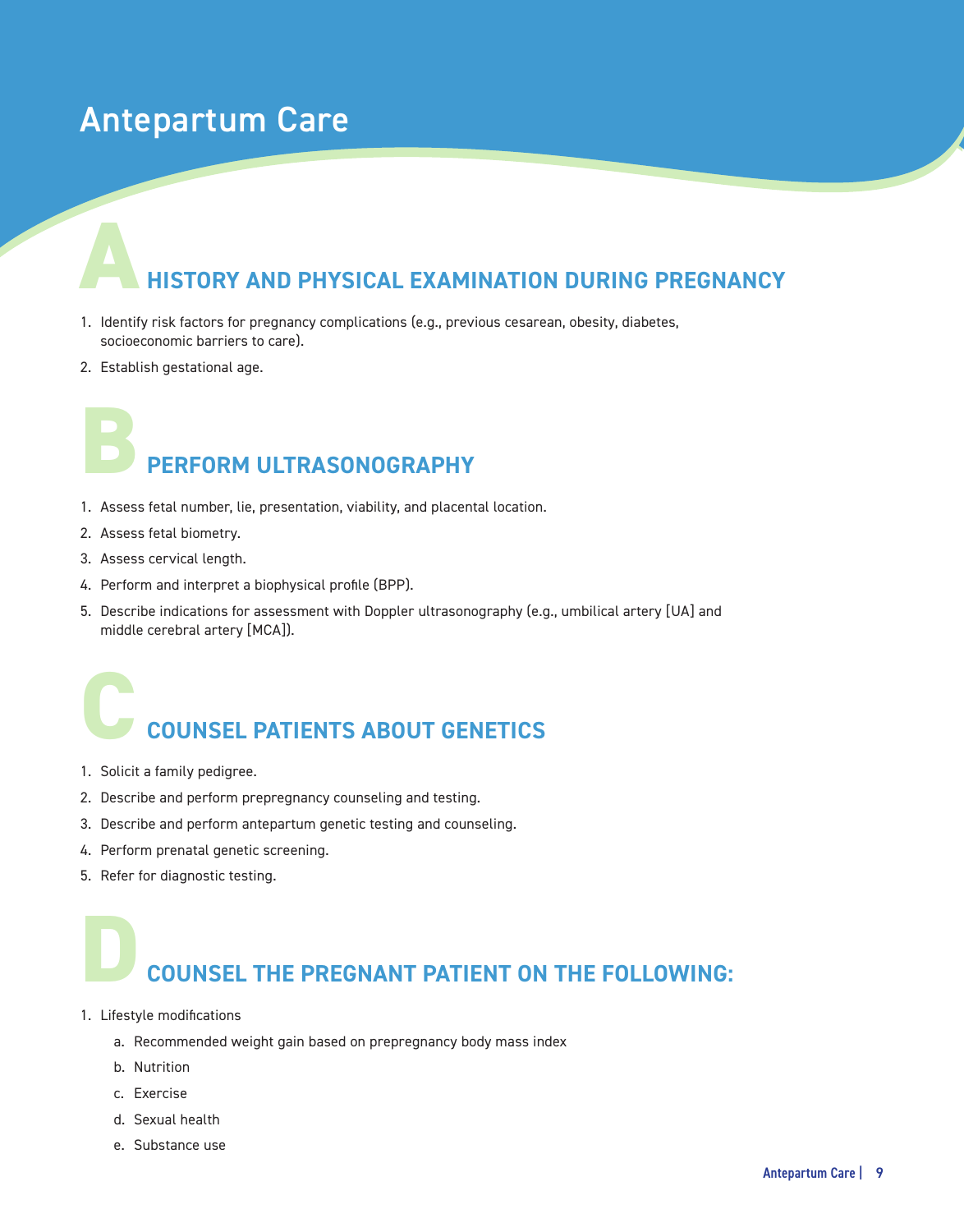- 2. Effects of pregnancy on medical conditions
	- a. Hematologic disorders (e.g., anemia, thrombocytopenia, thrombophilia, coagulopathies)
	- b. Congenital heart disease
	- c. Cardiopulmonary disease (including asthma)
	- d. Gastrointestinal disease
	- e. Neurologic disease
	- f. Endocrine disorders (e.g., preexisting diabetes mellitus, thyroid disorders)
	- g. Gestational diabetes mellitus
	- h. Collagen vascular disease
	- i. Renal disease
	- j. Infectious disease
	- k. Autoimmune disorders
	- l. Psychiatric disease
	- m. Dermatologic disease
	- n. Substance use disorder
	- o. Malignancy
- 3. Warning signs of adverse pregnancy events

#### **RECOGNIZE AND SUPPORT DIVERSE SOCIOECONOMIC, FAMILY, AND ENVIRON- MENTAL FACTORS AFFECTING ACCESS TO CARE AND PREGNANCY OUTCOMES E**

- 1. Screen for intimate partner violence (IPV).
- 2. Screen for social supports, socioeconomic needs, and need for social work intervention.

#### **UNDERSTAND, PERFORM, ORDER, AND INTERPRET THE GESTATIONAL AGE- APPROPRIATE SCREENING, DIAGNOSTIC TESTING, AND TREATMENT OF ROUTINE PRENATAL CARE, INCLUDING THE FOLLOWING APPROACHES: F**

- 1. Serum tests
- 2. Imaging
- 3. Fetal surveillance

# **GCOUNSEL PATIENTS ON BREASTFEEDING**

- 1. Describe the effects of medical and surgical conditions on breastfeeding.
- 2. Understand drug transfer or effect of medication on breastfeeding.
- 3. Describe the approach to successful lactation and troubleshooting difficulty.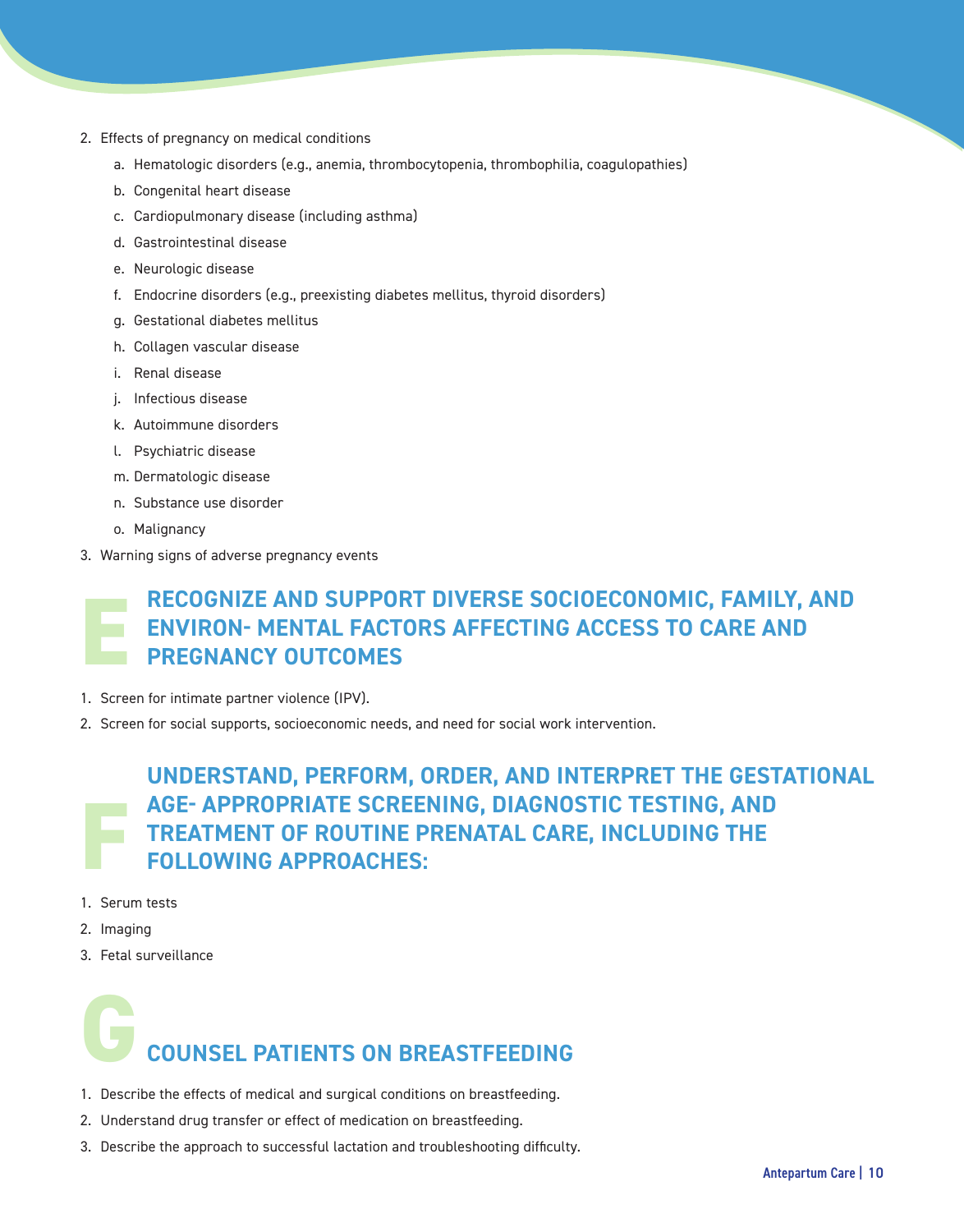# **PROVIDE RISK-APPROPRIATE MATERNITY CARE H**

- 1. Understand maternal levels of care and indications for referral.
- 2. Counsel about non-hospital-based birth.

#### **FOR THE FOLLOWING CONDITIONS:**

Describe the effects of the condition on maternal and fetal outcome; develop a plan for monitoring and managing the patient during pregnancy, delivery, and the puerperium; describe the prognosis and interventions for this pregnancy to minimize recurrence; and understand indications for referral and consultation:

- 1. Hematologic disorders (e.g., anemia, thrombocytopenia, thrombophilia, coagulopathies)
- 2. Congenital heart disease
- 3. Cardiopulmonary disease (including asthma)
- 4. Gastrointestinal disease
- 5. Neurologic disease

**I**

- 6. Endocrine disorders (e.g., preexisting diabetes mellitus, thyroid disorders)
- 7. Gestational diabetes mellitus
- 8. Collagen vascular disease
- 9. Renal disease
- 10.Infectious disease (e.g., HIV, varicella, TORCH [Toxoplasmosis, Other (syphilis, varicella-zoster, parvovirus B19), Rubella, Cytomegalovirus (CMV), and Herpes] infections, parvovirus, group A strep)
- 11.Autoimmune disorders
- 12.Psychiatric disease
- 13.Dermatologic disease
- 14.Substance use disorder
- 15.Malignancy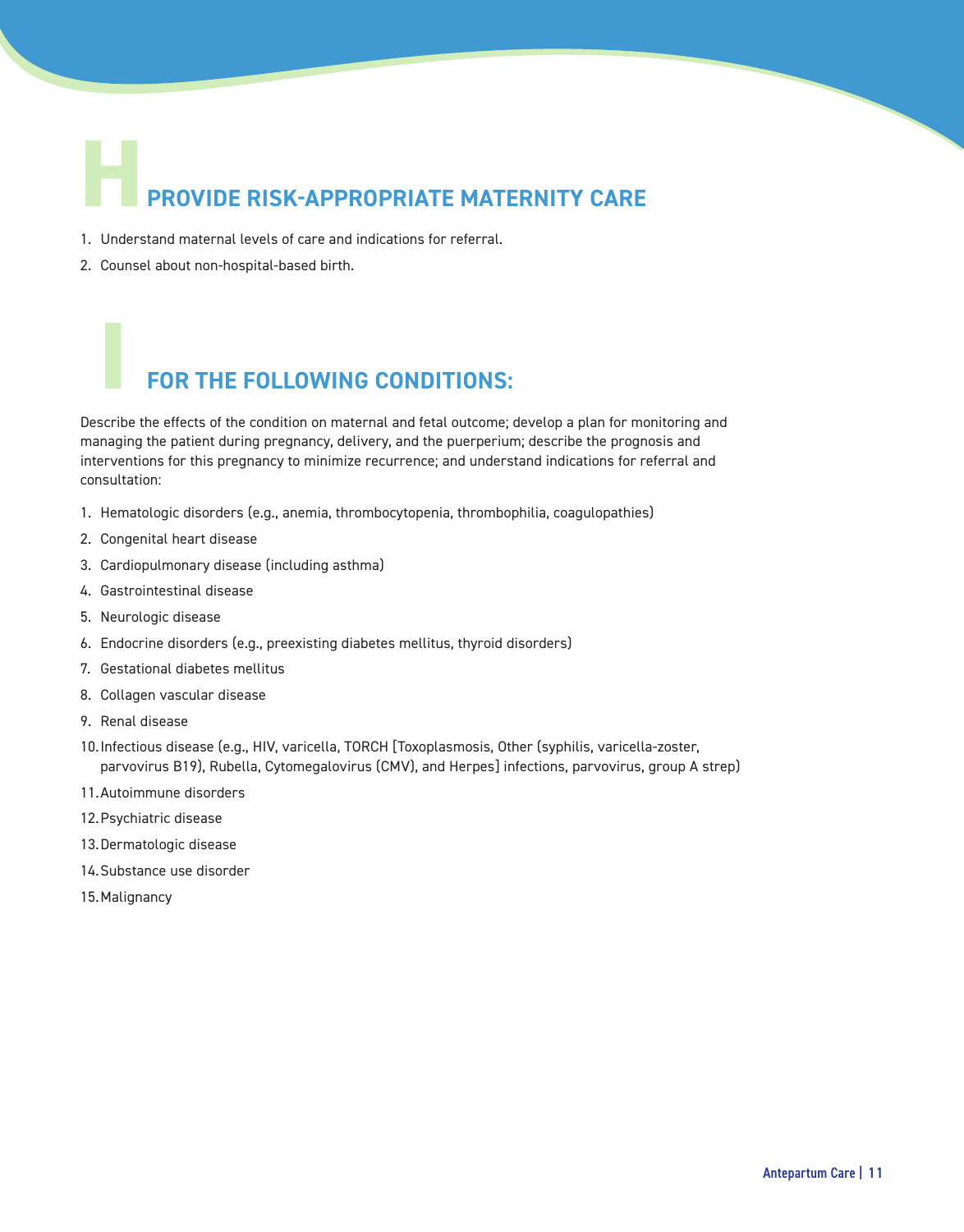### Antenatal Complications

# For the following obstetric complications:

- 1. describe the differential diagnosis; perform a pertinent history and physical examination; evaluate (using laboratory testing and diagnostic imaging); manage appropriately; determine and describe the prognosis and implement interventions to minimize recurrence; and determine the indications for referral to a subspecialist:
	- a. First-trimester, second trimester, and third-trimester vaginal bleeding
	- b. Prior cesarean delivery and implications on current delivery mode
	- c. Abnormal placentation
	- d. Urinary tract infections
	- e. Preterm labor
	- f. Hypertensive disorders
	- g. Prelabor rupture of membranes
	- h. Hyperemesis gravidarum
	- i. Multiple gestation
	- j. Intrauterine growth restriction and macrosomia
	- k. Intrauterine fetal demise in the first, second, and third trimester
	- l. Post-term pregnancy
	- m. Isoimmunization
	- n. Emergency care during pregnancy (including surgical/trauma)
	- o. Venous thromboembolism
	- p. Seizure
	- q. Trauma
	- r. Cerebrovascular accident
	- s. Surgery (non-ob-gyn and adnexal masses)
	- t. Cardiac arrest
	- u. Uterine rupture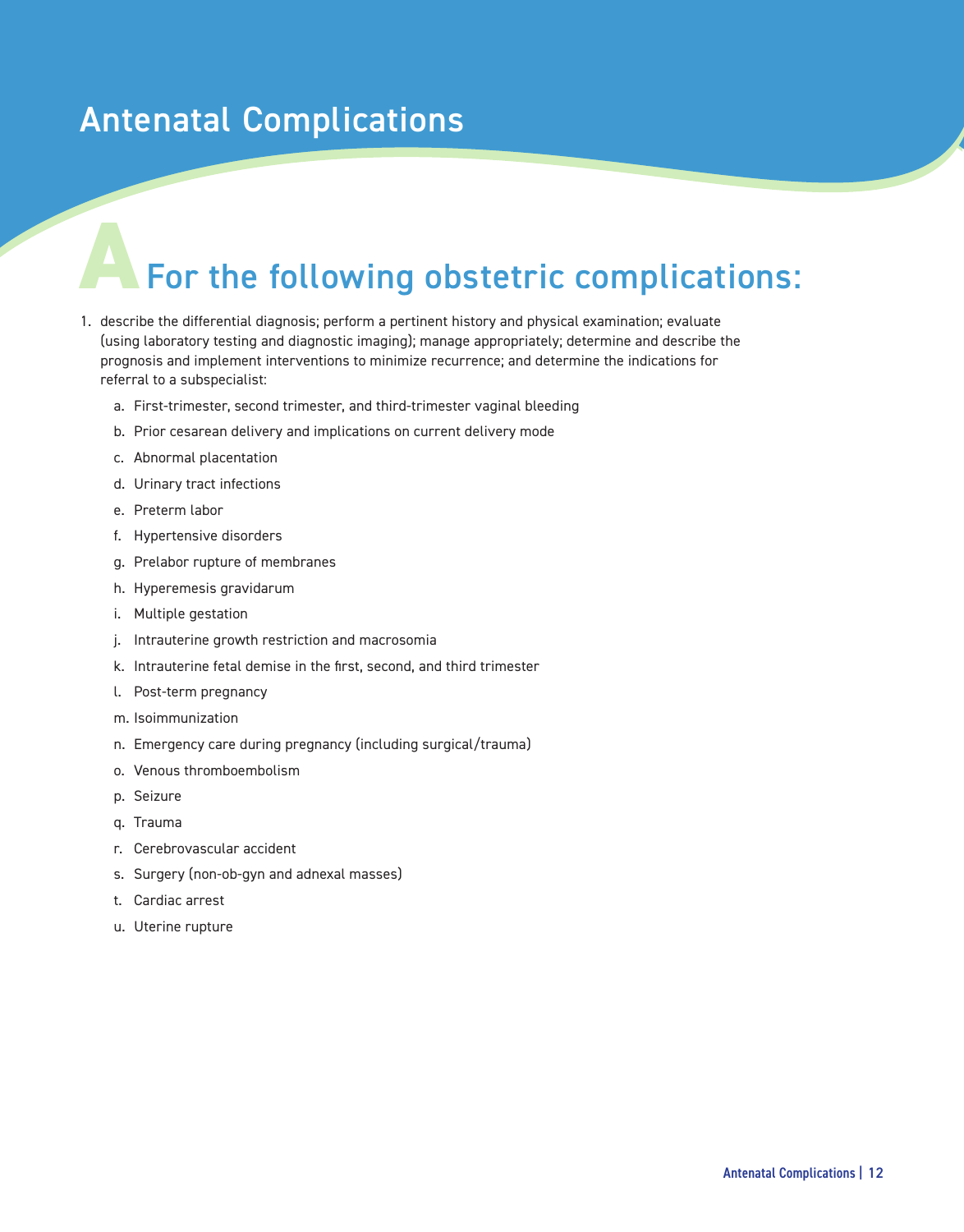### Intrapartum Care

- **A. Evaluate the woman presenting in labor.**
- **B. Define and describe the normal course of labor, including diagnosis and management.**
- **C. Define and describe abnormal labor, including diagnosis and management.**
- **D. Perform and interpret intrapartum fetal monitoring:** 
	- 1. Intermittent auscultation
	- 2. Electronic fetal heart rate monitoring
	- 3. Define and recognize normal and abnormal heart rate and variability.
	- 4. Define and recognize types of heart rate patterns.
	- 5. Describe appropriate interventions for abnormal fetal heart rate patterns.

#### **E. List indications for and complications of the following:**

- 1. Normal vaginal delivery
- 2. Episiotomy
- 3. Forceps-assisted delivery
- 4. Vacuum-assisted delivery
- 5. Cesarean delivery
- **F. Manage the patient requiring labor induction, including the following:** 
	- 1. Indications, methods and procedures, risks and complications
- **G. Understand and counsel about options for obstetric analgesia and anesthesia including unmedicated birth.**
- **H. List risk factors of, diagnose, and perform initial management of the following obstetric complications:** 
	- 1. Shoulder dystocia
	- 2. Obstetric lacerations
	- 3. Obstetrical hemorrhage
	- 4. Uterine inversion
	- 5. Uterine rupture
	- 6. Perineal hematoma
	- 7. Intraamniotic infection
	- 8. Retained placenta
	- 9. Umbilical cord prolapses
	- 10.Malpresentations (breech, face, shoulder, brow)
	- 11.Amniotic fluid embolism
	- 12.Eclampsia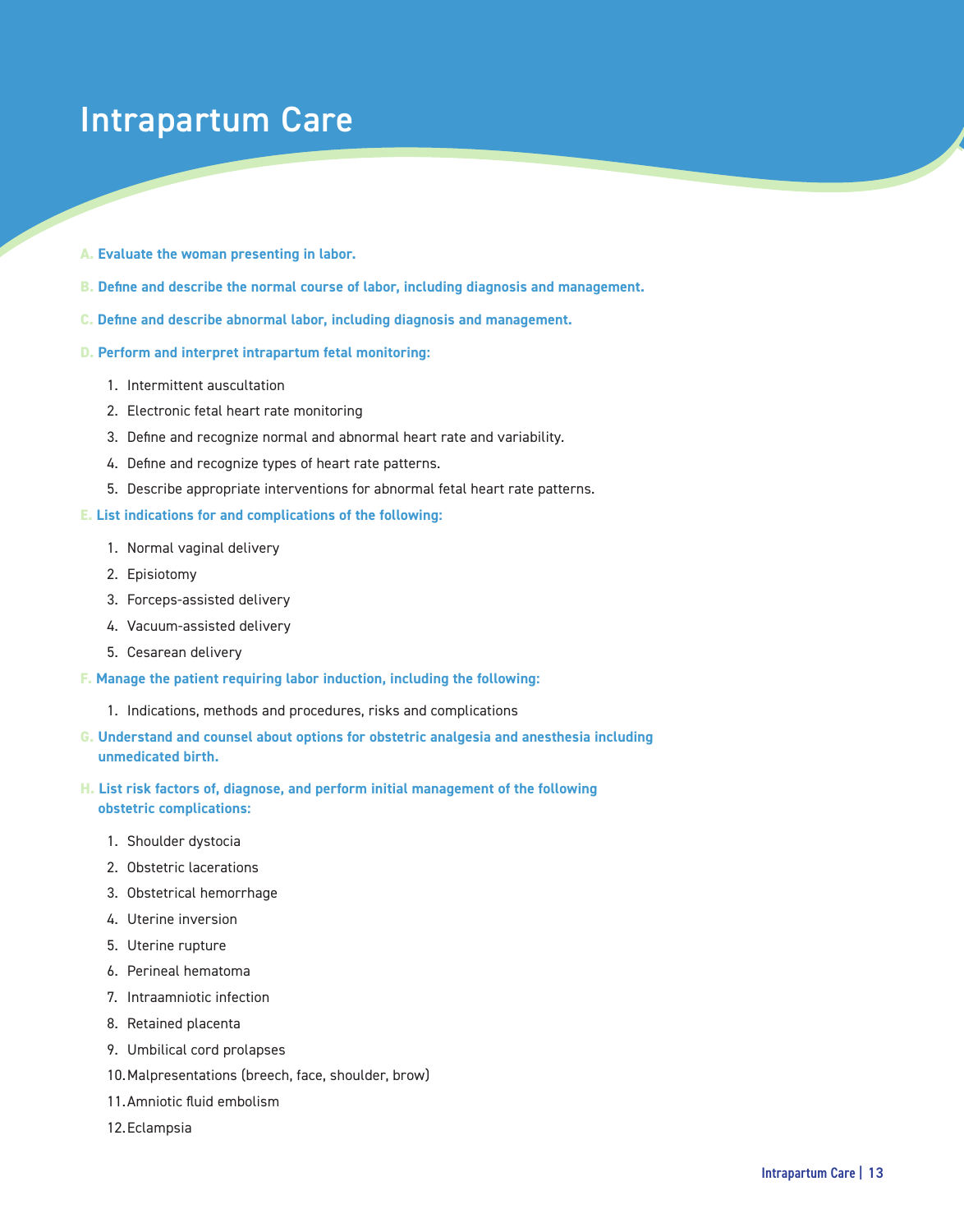### Newborn Care

- **A. Perform an immediate assessment of the newborn.**
- **B. Resuscitate a depressed neonate.**
- **C. Counsel about and obtain cord blood for banking.**
- **D. Assess indications for and interpret umbilical cord blood gas evaluations.**
- **E. Counsel about and perform circumcision pending local practice patterns.**

### Postpartum Care

#### **DESCRIBE THE NORMAL COURSE OF THE PUERPERIUM AND PERFORM ROUTINE POSTPARTUM CARE, INCLUDING THE FOLLOWING: A**

- 1. Counsel about breast care, including breastfeeding.
- 2. Counsel about the normal healing process of obstetric lacerations and episiotomy.
- 3. Counsel about diet and exercise during and after lactation.
- 4. Counsel about and provide contraception, including sterilization.
- 5. Counsel about and provide vaccinations.
- 6. Counsel about implications of perinatal complications for life-long health.
- 7. Screen for urinary and fecal incontinence.

#### **DIAGNOSE AND PERFORM INITIAL MANAGEMENT OF POSTPARTUM COMPLICATIONS, INCLUDING THE FOLLOWING: B**

- 1. Delayed postpartum hemorrhage
- 2. Infections
- 3. Urinary tract injury
- 4. Mastitis/breast abscess
- 5. Postpartum depression, anxiety, and suicidal ideation
- 6. Laceration/episiotomy breakdown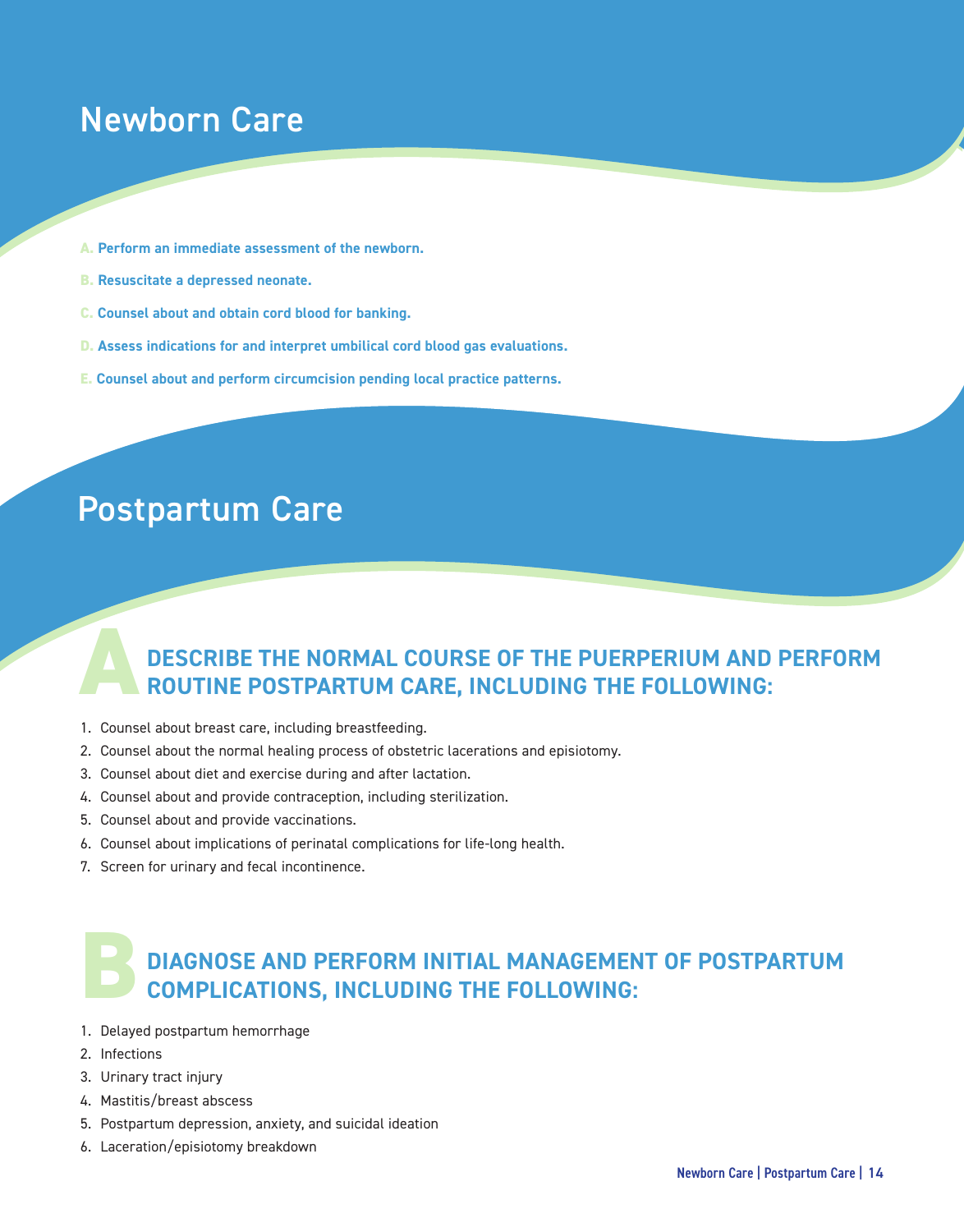### Benign Basic Gynecology

#### **A MANAGEMENT OF THE FOLLOWING:**

- 1. Pelvic masses, including the following etiologies:
	- a. Uterine leiomyomas
	- b. Cystic and solid adnexal/ovarian masses
	- c. Tubo-ovarian abscess
	- d. Adnexal torsion
	- e. Ectopic pregnancy
- 2. Pelvic pain (acute or chronic), including the following etiologies:
	- a. Endometriosis
	- b. Adenomyosis
	- c. Dysmenorrhea
	- d. Nongynecologic conditions (e.g., musculoskeletal, gastrointestinal, neurologic, genitourinary, psychiatric)
- 3. Abnormal bleeding, including the following sources:
	- a. Uterine (polyp, adenomyosis, leiomyoma, and malignancy/hyperplasia– coagulopathy, ovulatory, endometrial, iatrogenic, not classified [PALM–COEIN])
	- b. Nonuterine gynecologic (cervical, vulvovaginal)
	- c. Nongynecologic (gastrointestinal, genitourinary, bleeding disorders)
- 4. Benign urogenital infections, including the following types:
	- a. Sexually transmitted infections (include partner therapy in treatment)
		- Chlamydia
		- Gonorrhea
		- HPV with management of condylomata
		- HSV
		- Syphilis
		- Trichomoniasis
		- Rare STIs including lymphogranuloma venereum (LGV), chancroid, molluscum
	- b. Pelvic inflammatory disease
	- c. Vulvovaginal infections
	- d. Urinary tract infections
	- e. Pelvic support defects
	- f. Pelvic organ prolapse
		- Urinary incontinence
		- Fecal incontinence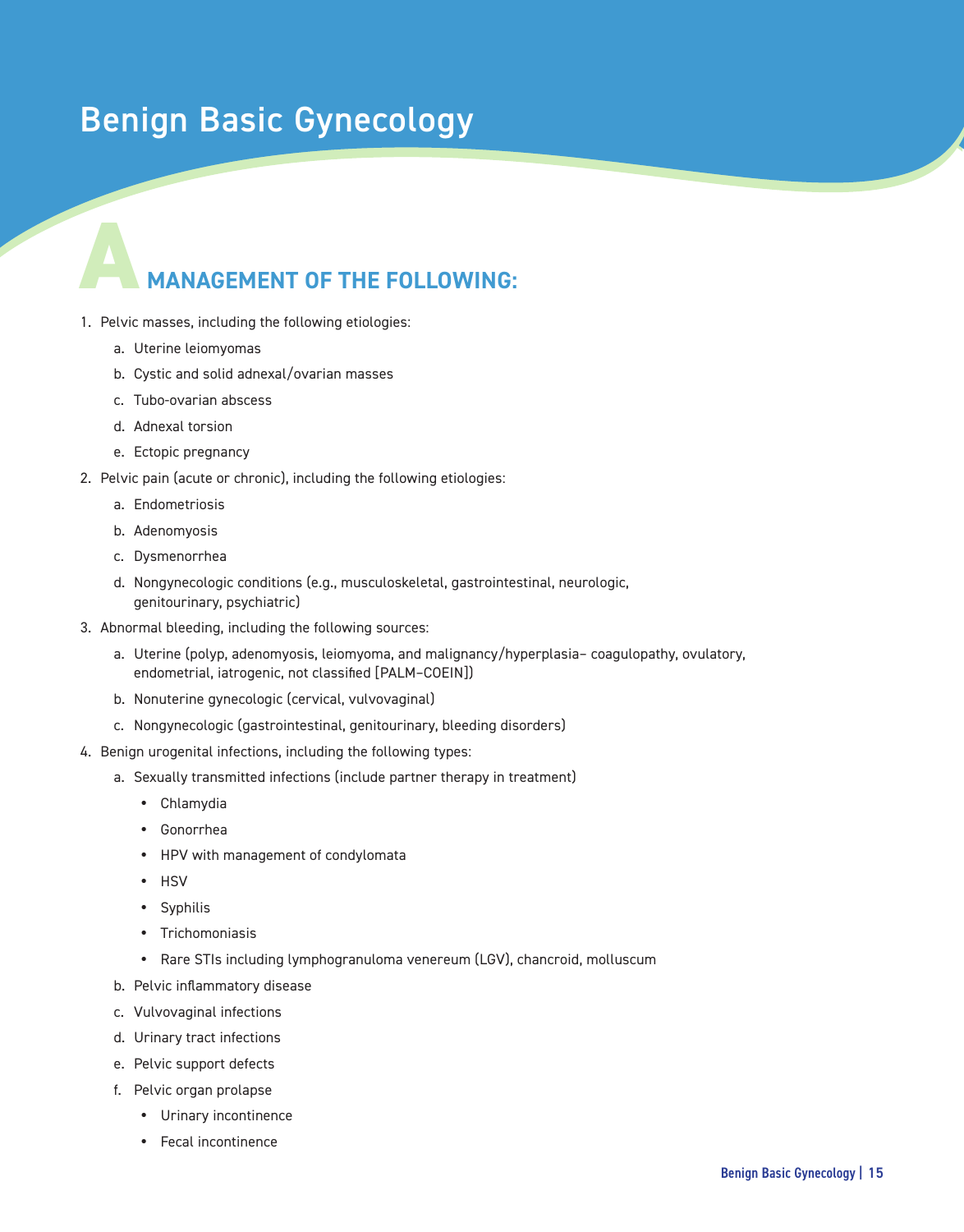# **B REPRODUCTIVE ENDOCRINOLOGY AND INFERTILITY**

- 1. Describe normal steroid hormone biosynthesis and clinical applications.
- 2. For the following medical conditions, describe the appropriate screening, diagnosis, pertinent history, focused physical examination, diagnostic testing, and treatment, including indications for referral:
	- a. Amenorrhea
	- b. Galactorrhea/hyperprolactinemia
	- c. Androgen excess
	- d. Recurrent pregnancy loss and infertility
	- e. Premenstrual syndrome/premenstrual dysphoric disorder
	- f. Ovarian disorders, including polycystic ovary syndrome and primary ovarian insufficiency
	- g. Müllerian anomalies

### Gynecology Oncology and Breast Oncology

#### **ARISK IDENTIFICATION AND REDUCTION**

- 1. Assess patients' risk for cancer of the breast, ovary, endometrium, and other sites.
	- a. Review family and personal history to identify patterns suggestive of hereditary cancer syndromes.
	- b. List genetic markers most frequently associated with hereditary cancer risk (eg, BRCA1/2, MSH6, MSH2, MLH1, PMS2).
	- c. Understand implications of positive and negative genetic test results for surveillance planning and risk-reducing strategies.
	- d. Provide appropriate referral to a genetic counselor.
- 2. For Genetic testing, understand and counsel with respect to available testing options, indications, interpretation, and limitations.
- 3. For patients at increased cancer risk, counsel about risk-reducing strategies and manage or refer as appropriate, including the following approaches:
	- a. Lifestyle modifications
	- b. Medical interventions
	- c. Surgical interventions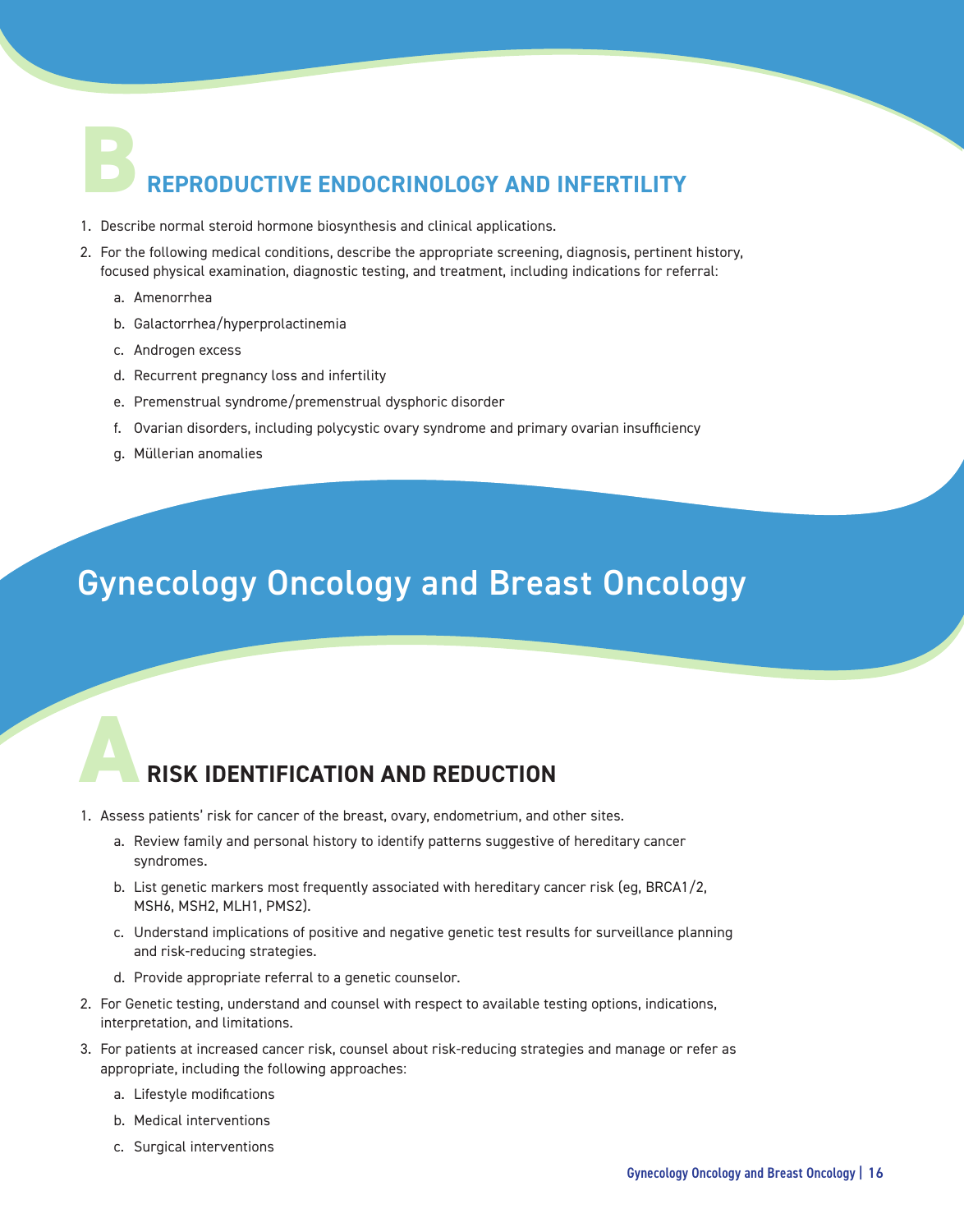## **IDENTIFY RISK FACTORS, RECOMMEND PREVENTIVE STRATEGIES, PERFORM SCREENING AND DIAGNOSTIC PROCEDURES, AND PERFORM BINITIAL MANAGEMENT AND REFERRAL:**

- 1. Cervix
- 2. Uterus
- 3. Ovary, fallopian tube, and peritoneal
- 4. Vulva and vagina
- 5. Breast
- 6. Gestational trophoblastic neoplasia

# **C PROVIDE COMPREHENSIVE CARE OF WOMEN WITH MALIGNANCIES**

- 1. Understand, evaluate, and manage the medical, psychological, and sexual effects of treatments for gynecologic cancers and breast cancer.
- 2. Counsel patients about the reproductive implications of non-gynecologic cancer care and manage or refer as indicated for the following health concerns:
	- a. Sexual and psychosocial function
	- b. Fertility preservation strategies
	- c. Contraceptive needs and options
	- d. Gynecologic side effects of cancer treatments (eg, hormonal treatments, immunosuppressive therapy, radiation therapy)

### Periodic Health Assessment

#### **APERFORM ROUTINE PREVENTIVE AND HEALTH MAINTENANCE CARE**

- 1. Perform a complete age-appropriate history and physical examination.
- 2. Counsel patients regarding the age-appropriate use of vaccinations.
- 3. Counsel patients about appropriate screening for cancer and other conditions based on age, history, and personal risk factors.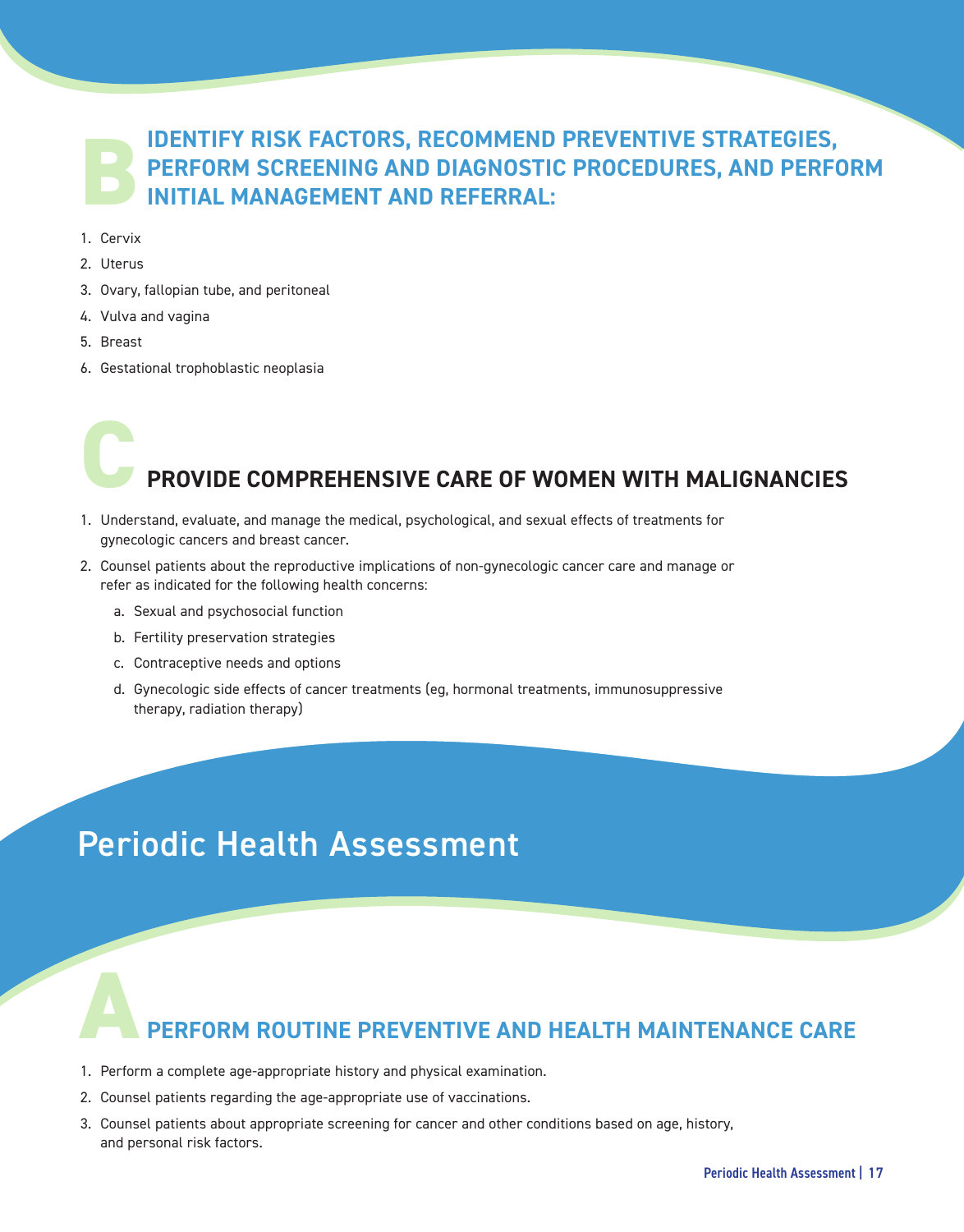- 4. Provide lifestyle and life-phase counseling, such as reproductive health or menopause counseling.
- 5. Initiate management or provide appropriate referral.
- 6. Provide HIV counseling, testing, and prophylaxis with PrEP

#### **UNDERSTAND THE EFFECT OF PERSONAL GENETICS ON PERIODIC ASSESSMENT OF A PATIENT AND INITIATE APPROPRIATE REFERRAL FOR FURTHER EVALUATION B**

#### **UNDERSTAND UNIVERSAL SCREENING PROTOCOLS FOR SUBSTANCE USE DISORDER C**

- 1. Know appropriate screening tools.
- 2. Initiate therapy with consultation as necessary.

**DEVELOP THE PATIENT–PHYSICIAN RELATIONSHIP AND GAIN THE PATIENT'S CONFIDENCE AND COLLABORATION, APPRECIATING THAT MANY FACTORS CAN AFFECT OVERALL HEALTH AND SHARED DECISION-MAKING PROCESS, INCLUDING THE FOLLOWING: D**

- 1. Age
- 2. Race/ethnicity
- 3. Cultural and religious background
- 4. Sexual preference/orientation
- 5. Gender identity
- 6. Socioeconomic status
- 7. Lifestyle
- 8. Primary language
- 9. Mental status
- 10.Health care literacy
- 11.Level of comfort and personal modesty
- 12.Values and beliefs
- 13.Violence and abuse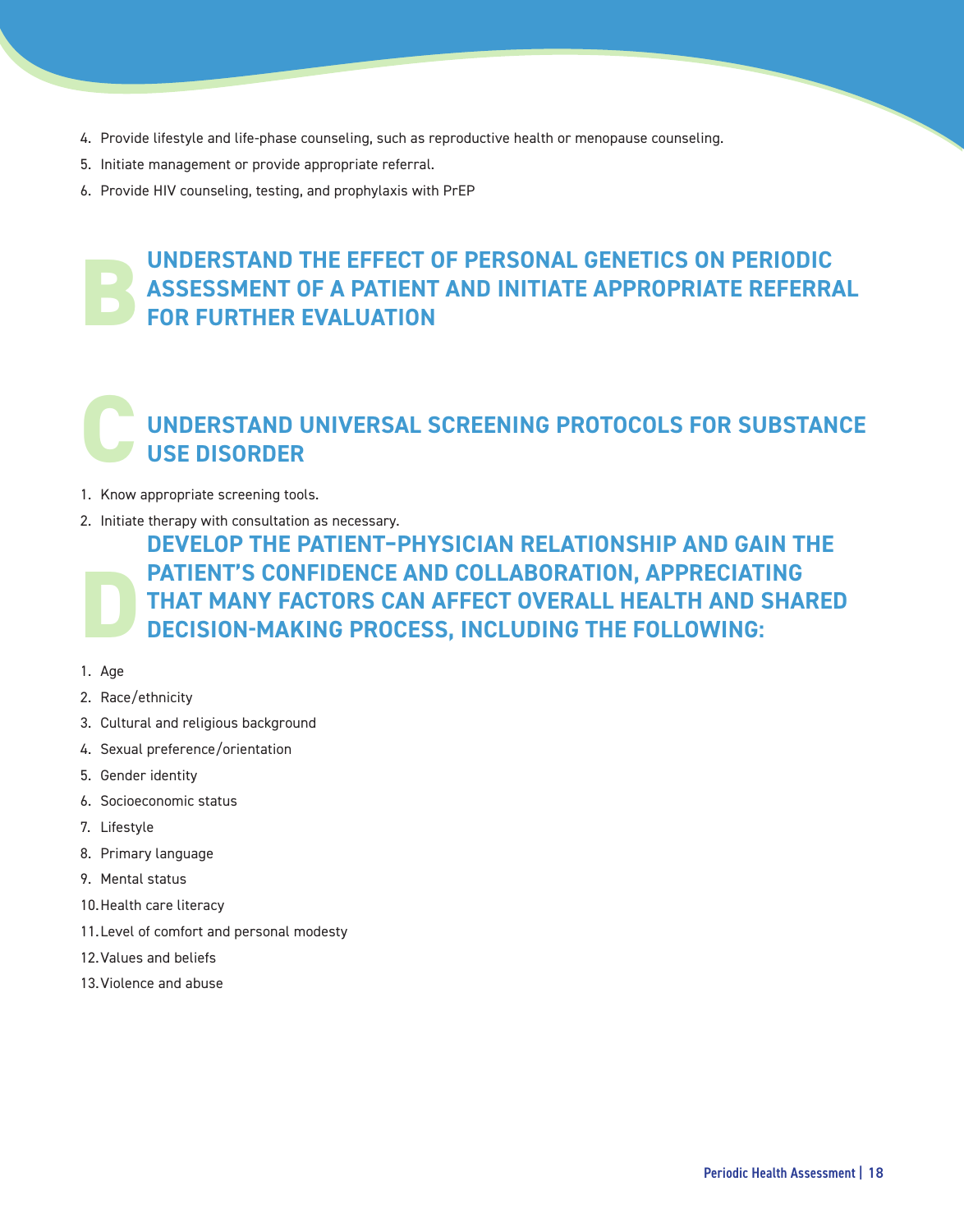### Focused Areas in Gynecologic Care

# **CONTRACEPTION A**

- 1. Describe and counsel patients on the use of contraception, including the following:
	- a. Options and effectiveness of various methods, including hormonal, nonhormonal, long-acting reversible contraception, and sterilization
	- b. Benefits and risks of usage or abstinence
	- c. Mechanisms of action
	- d. Relative and absolute contraindications for individual patients
	- e. National, local, and institutional policies
	- f. Effect of contraceptive use on population health

# **PEDIATRIC/ADOLESCENT GYNECOLOGY B**

- 1. Address the unique needs of pediatric and adolescent gynecology patients (including indications for referral) for conditions and topics including the following:
	- a. Healthy lifestyle choices (including nutrition, substance use, and physical activity)
	- b. Healthy and safe relationships (including gender identification, psychological and physical abuse, intimate partner violence, human trafficking, bullying, and social media use)
	- c. Mental health, depression, anxiety, and suicide
	- d. Sexual abuse and assault
	- e. Normal and abnormal pubertal development
	- f. Primary amenorrhea
	- g. Breast masses
	- h. Dysmenorrhea
	- i. Vulvovaginitis
	- j. Ovarian diseases and masses
	- k. Sexuality
	- l. Contraceptive needs
	- m. Screening for sexually transmitted infections
	- n. Pregnancy
	- o. Genital tract obstruction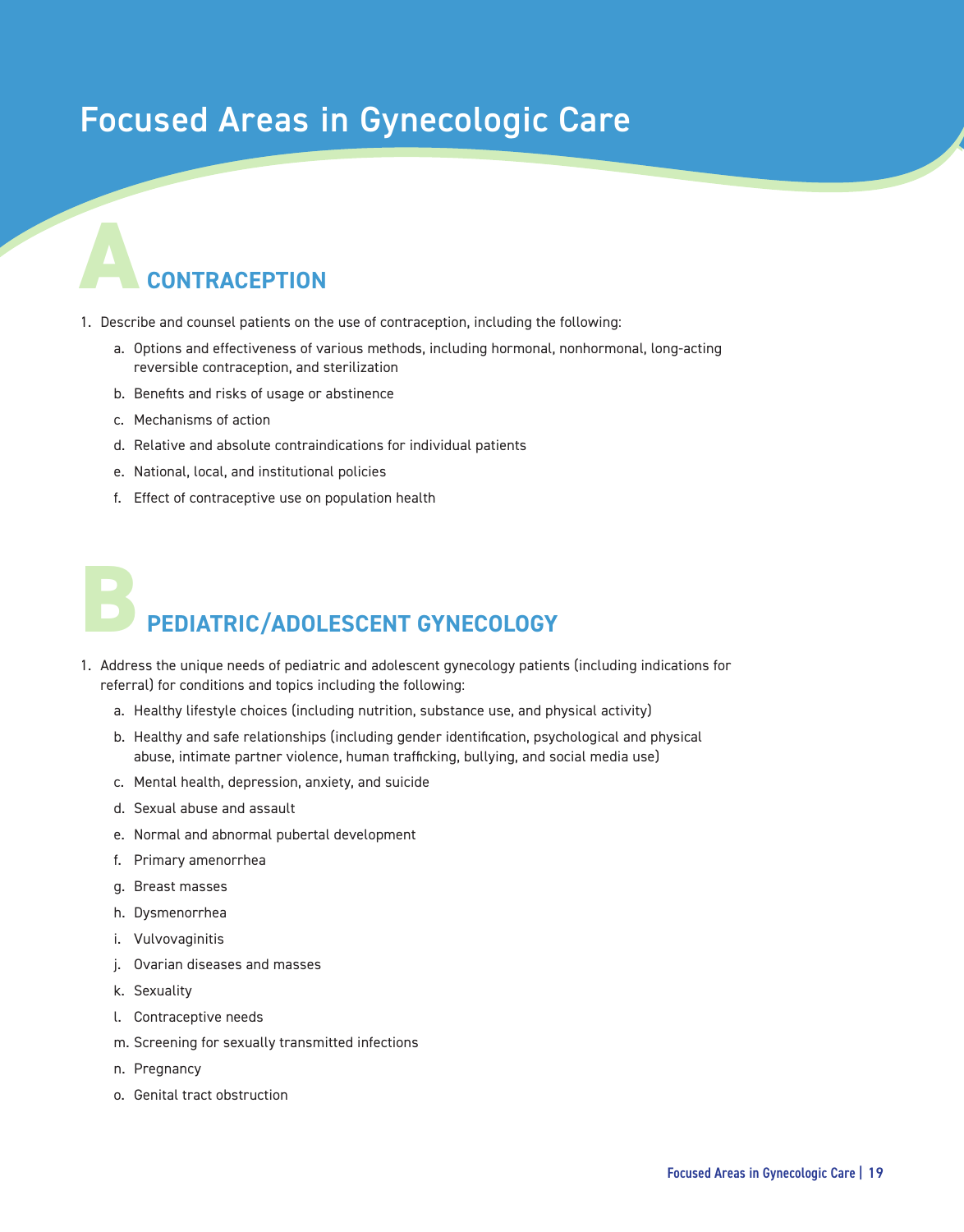# **SPONTANEOUS AND INDUCED ABORTION C**

- 1. Understand the etiology, natural course, and options for initial management of spontaneous abortion, including the following approaches:
	- a. Expectant management
	- b. Medical management
	- c. Surgical management
- 2. Provide unbiased, individualized counseling about available options for induced abortion.
- 3. Understand the public health aspect of unintended pregnancy and abortion services for women's health.
- 4. Provide appropriate referral for patients seeking abortion services.
- 5. Address premedical/preprocedural and postmedical/postprocedural concerns for patients undergoing pregnancy termination.
- 6. Describe potential outcomes for subsequent pregnancies after spontaneous or induced abortion.
- 7. Understand national, local, and institutional laws and policies related to provision of abortion services.

# **SEXUAL HEALTH D**

- 1. Use a positive and respectfully inclusive approach to patients regarding gender identity and sexual preference.
- 2. Support positive attitudes toward sexuality, healthy sexual relationships, and pleasurable and safe sexual experiences that are free of coercion, discrimination, and violence in the following ways:
	- a. Understand and counsel patients about normal sexual function and physiology
	- b. Obtain a comprehensive sexual health history using open-ended and inclusive questions
	- c. Understand the effect of medication, substance use, behavior, and social media on sexual function
	- d. Understand common sexual dysfunction



- 1. Provide trauma-informed care by obtaining a pertinent history and physical examination and initiating management, appropriate counseling, or referral for the following:
	- a. Abuse (eg, sexual, physical, elder, and psychologic)
	- b. Sexual assault/rape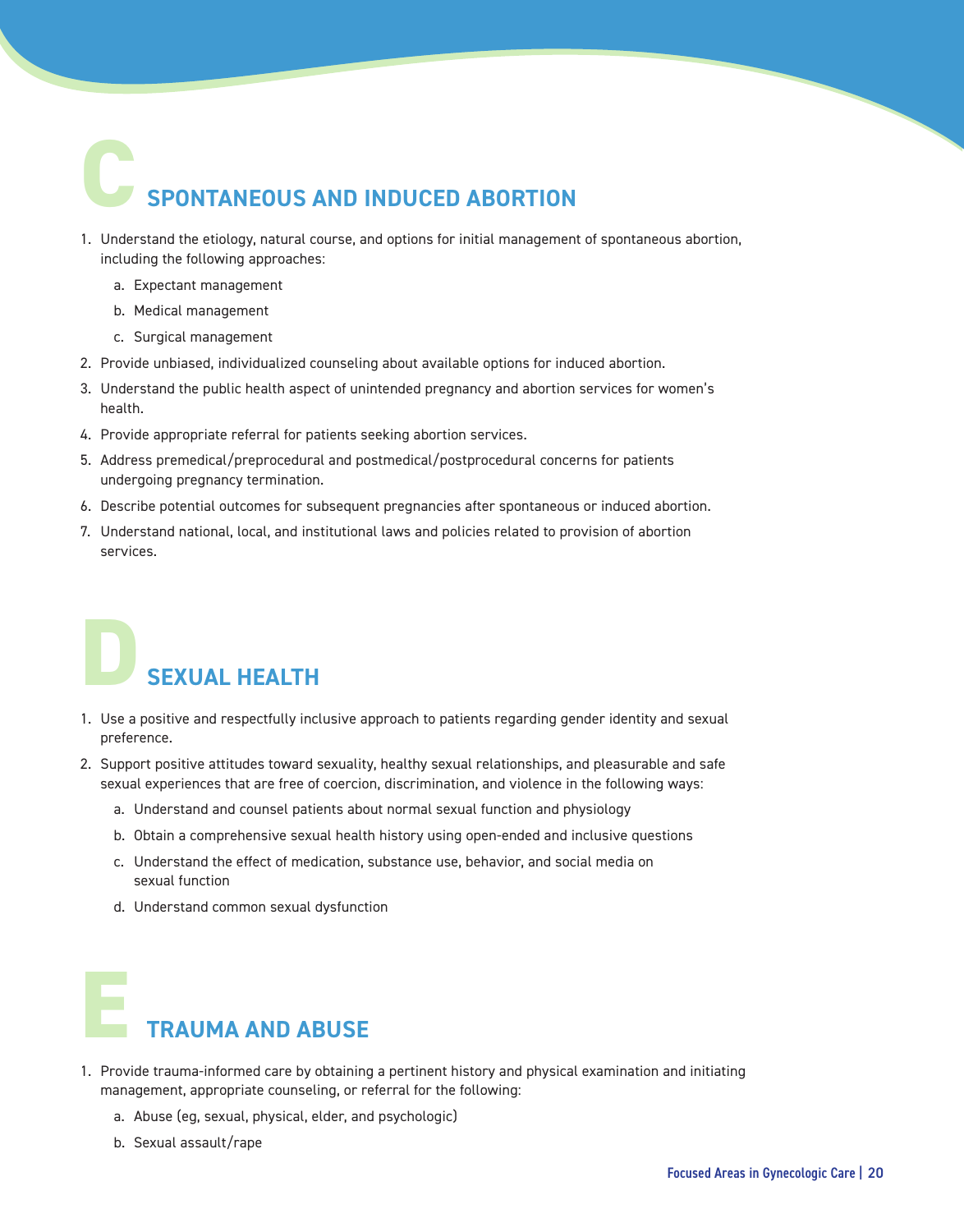- c. Violence (eg, intimate partner, workplace, and environmental)
- d. Substance use
- e. Psychosocial concerns
- f. Human trafficking
- g. Gender dysphoria

**F**

- h. Posttraumatic stress disorder
- 2. Understand and follow regional forensic evaluation policies (ie, rape kits).

## **BREAST CONDITIONS AND DISORDERS**

- 1. Understand, evaluate, and manage benign disorders of the breast (eg, nipple discharge, pain, asymmetry).
- 2. Evaluate and initially manage patients with a breast mass.
	- a. Describe the characteristics and evaluation findings suggestive of benign versus malignant breast masses.
	- b. Perform an evaluation (including physical examination, testing, imaging, and indications for biopsy and referral).
	- c. List individual risk factors for breast disease/cancer (not including genetic/ hereditary risks).
- 3. Evaluate and manage patients who have undergone or are planning a breast surgery (eg, reduction, augmentation, mastectomy).
- 4. Describe the effect of hormonal therapy on breast health.

# **MANAGEMENT OF NONGYNECOLOGICAL CONDITIONS AND DISORDERS G**

- 1. Define each of the following, perform a pertinent history and physical examination, develop a differential diagnosis, perform appropriate diagnostic testing, and describe the initial management and indications for referral:
	- a. Hypertension and cardiovascular disease including hyperlipidemia
	- b. Pulmonary function and disease (eg, asthma, upper respiratory infection [URI], bronchitis)
	- c. Endocrine disorders
		- Galactorrhea/hyperprolactinemia
		- Thyroid disease
		- Androgen excess
		- Diabetes mellitus
	- d. Gastrointestinal disease
	- e. Genitourinary disease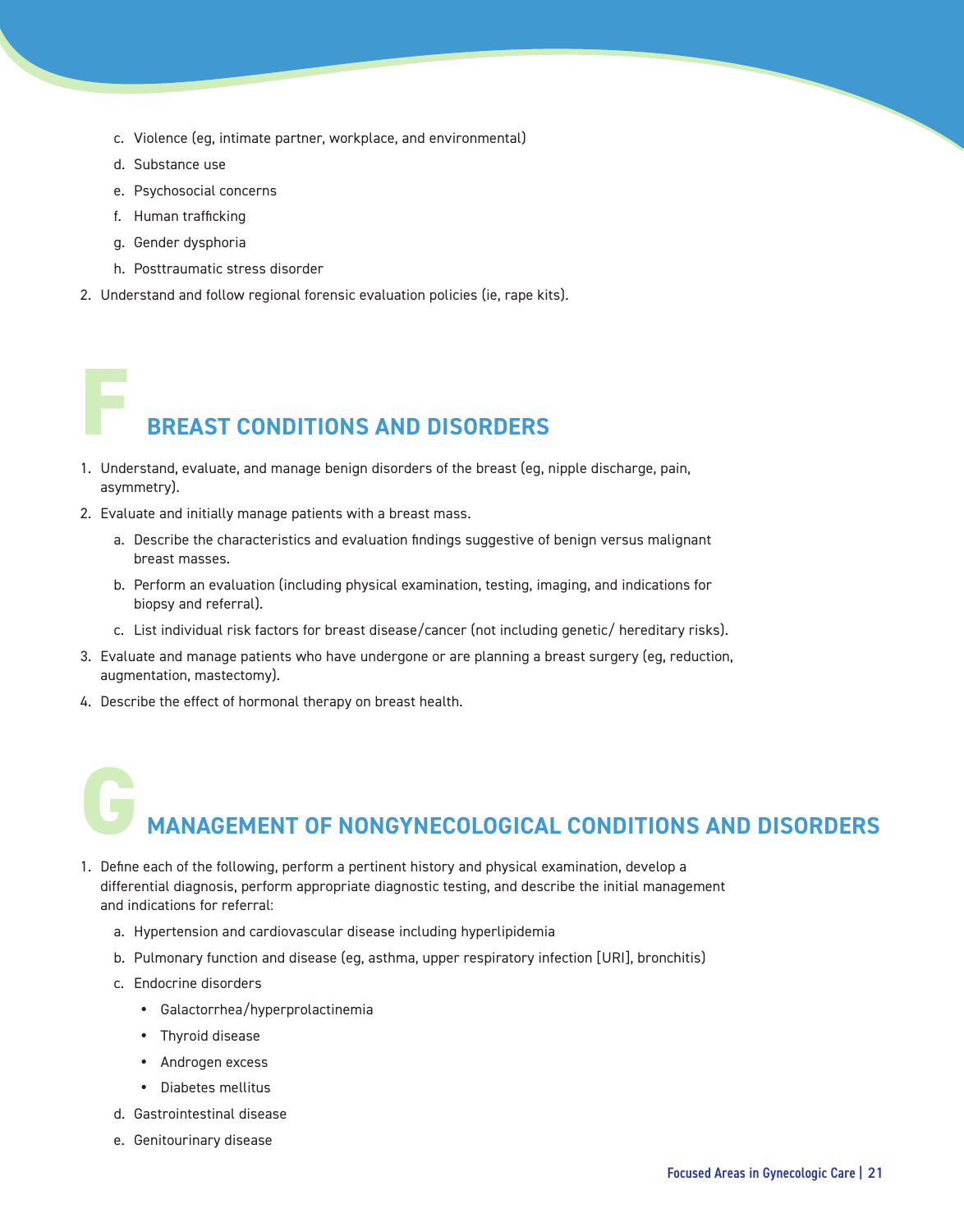- f. Musculoskeletal disease (e.g., low back pain, sprains, osteoarthritis)
- g. Osteopenia/osteoporosis
- h. Weight disorders (e.g., obesity, underweight, anorexia, bariatric medicine)
- i. Headaches
- j. Low back pain
- k. Mental health disorders (e.g., depression, anxiety, other mood disorders, premenstrual syndrome)

# **PERIMENOPAUSE AND MENOPAUSE H**

- 1. Understand the definition, physiology, and description.
- 2. Counsel and advise patients about perimenopause and natural and induced menopause.
	- a. Evaluate the extent of metabolic changes.
	- b. Perform laboratory testing (e.g., serum lipid and glucose levels).
- 3. Perform imaging (e.g., bone densitometry).
- 4. Manage patients with perimenopause and menopause.
	- a. Counsel and advise patients about nutritional and behavioral interventions.
	- b. Counsel and advise patients about medical and pharmacologic interventions, including hormone therapy.
	- c. Counsel patients about benefits and risks of medical interventions.

#### **GERIATRIC CARE**

**I**

- 1. Counsel and provide health care for the geriatric patient.
- 2. Describe management and subsequent counseling for medical, surgical, palliative, and end-of-life care.
- 3. Diagnose and manage pelvic floor support and incontinence disorders.
- 4. Diagnose and manage cognitive and physical limitations.
- 5. Diagnose and manage elder abuse.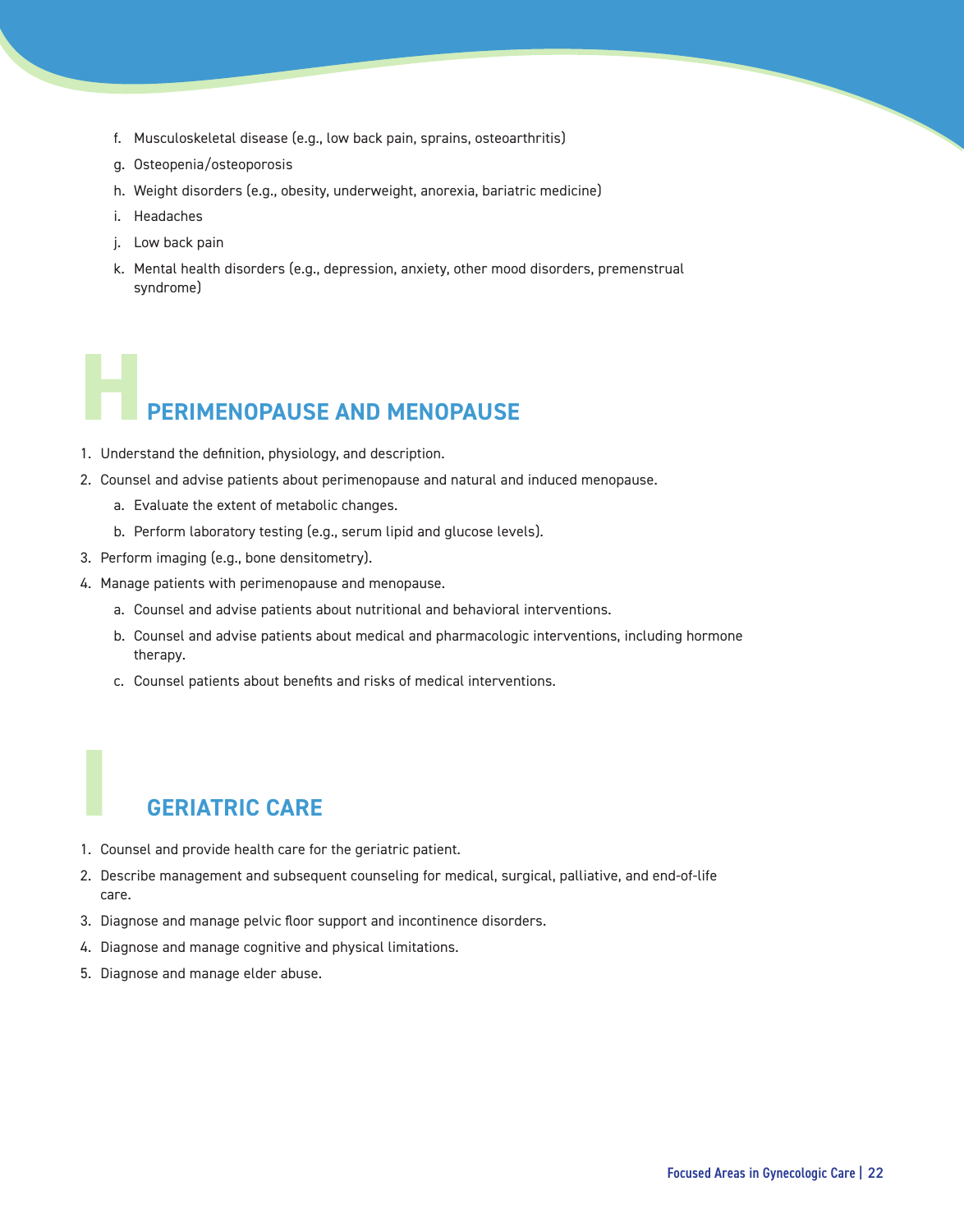### Optimizing Perioperative Outcomes

## **FOR THE FOLLOWING PERIOPERATIVE CONSIDERATIONS, DESCRIBE**  YOUR OPTIONS AND MANAGEMENT IN THE DAYS PRIOR TO, **IMMEDIATELY BEFORE, AND AFTER SURGERY:**

- 1. Antibiotic prophylaxis
- 2. Thromboprophylaxis
- 3. Pain control
- 4. Bowel function
- 5. Consideration/Plans for ERAS protocol

### Preoperative Considerations

#### **A FOR PATIENTS REQUIRING PROCEDURAL INTERVENTION IN EACH OF THE FOLLOWING AREAS, LIST THE INTEGRAL COMPONENTS AND KEY CONSIDERATIONS:**

- 1. Routine preoperative evaluation
- 2. Preoperative assessment with consideration of special populations and comorbidities, including the following:
	- a. Children/adolescents
	- b. Geriatric women
	- c. Diabetes mellitus
	- d. Obesity
	- e. Other medical conditions
- 3. Obtaining surgical informed consent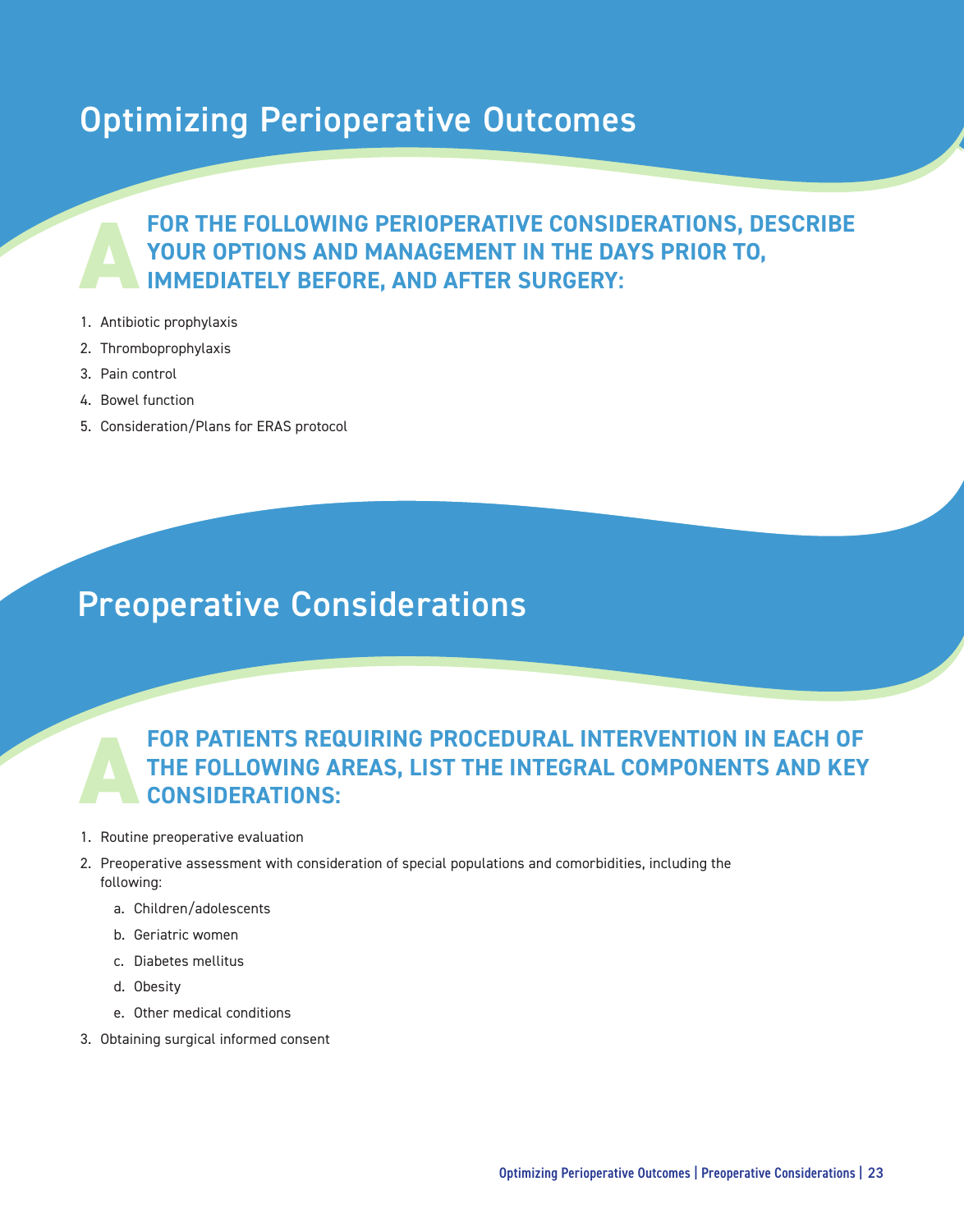### Intraoperative Care

# **DESCRIBE KEY CONSIDERATIONS AND ELEMENTS OF THE FOLLOWING AASPECTS OF INTRAOPERATIVE CARE:**

- 1. Team communication and patient safety measures
- 2. Suture selection and use
	- a. Instrumentation selection and use
	- b. Patient positioning
- 3. Incision planning
- 4. Surgical field exposure
- 5. Safe use of technology (e.g., power sources, fluid management, blood product usage)

### Postoperative Care

#### **A DESCRIBE YOUR CONSIDERATIONS FOR AND APPROACH TO THE OPTIMIZATION OF THE FOLLOWING COMPONENTS OF POSTOPERATIVE CARE:**

- 1. Assessment of postoperative milestones
- 2. Management of lines, tubes, and drains
- 3. Wound care
- 4. Discharge planning and coordination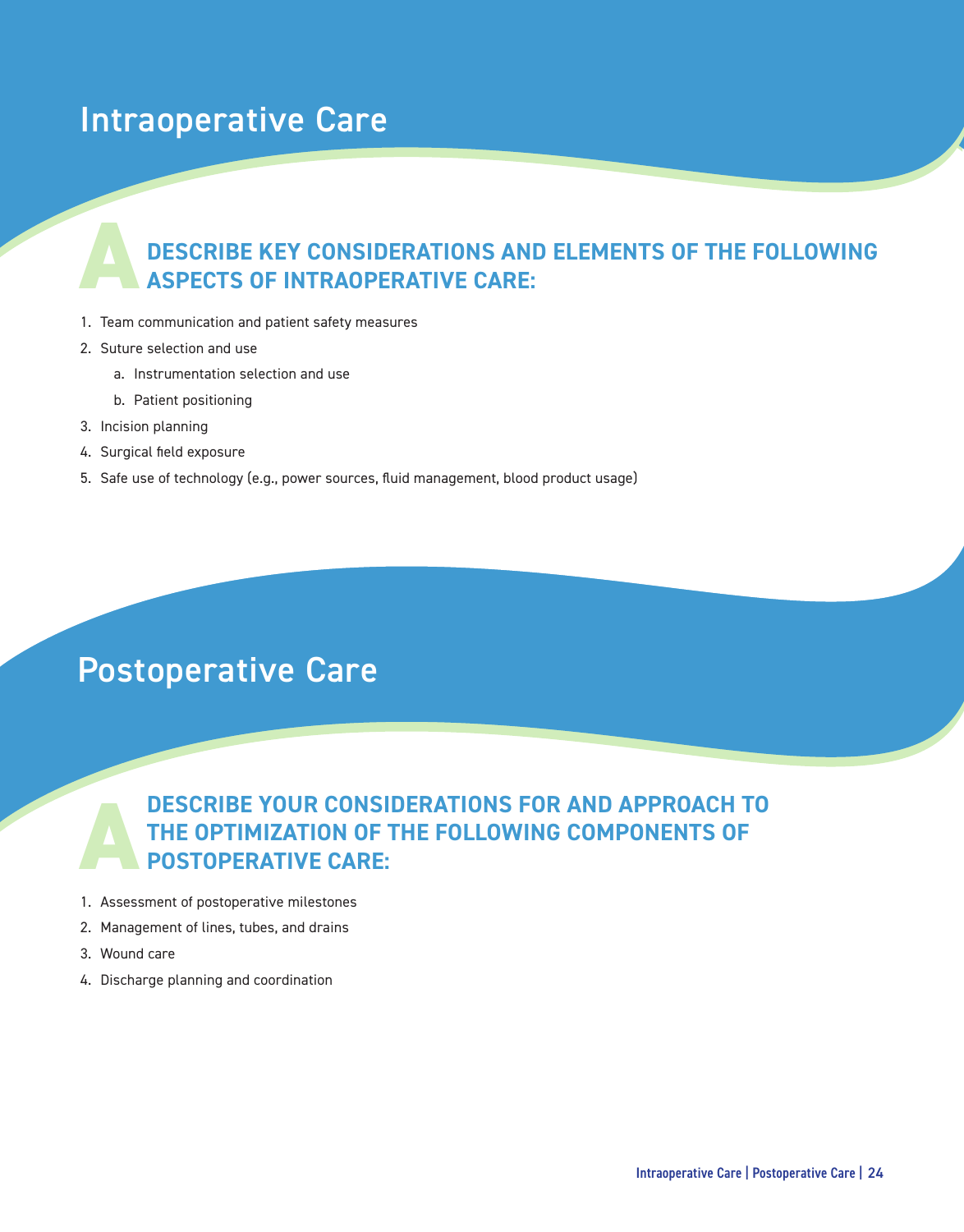### Management of Complications

## **UNDERSTAND RISK FACTORS, ETIOLOGIES, SIGNS AND SYMPTOMS, EVALUATION, INITIAL MANAGEMENT, AND INDICATIONS FOR REFERRAL FOR THE FOLLOWING COMPLICATIONS:**

- 1. Fever
- 2. Ileus/obstruction
- 3. Wound complications (e.g., infection, dehiscence)
- 4. Fluid or electrolyte imbalance, including abnormal urinary output
- 5. Injury to pelvic structures (e.g., urinary tract, gastrointestinal tract, blood vessels, nerves)
- 6. Cardiovascular and pulmonary events (e.g., deep vein thrombosis/pulmonary embolism, myocardial infarction, stroke, aspiration pneumonia)
- 7. Acute and chronic blood loss

### Critical Care

#### **A DESCRIBE THE EVALUATION, DIAGNOSIS AND INITIAL MANAGEMENT OF THE FOLLOWING CONDITIONS:**

- 1. Anaphylaxis and severe allergic reactions
- 2. Systemic inflammatory response syndrome/acute respiratory distress syndrome
- 3. Shock (hypovolemic, cardiogenic, septic, neurogenic)
- 4. Necrotizing fasciitis